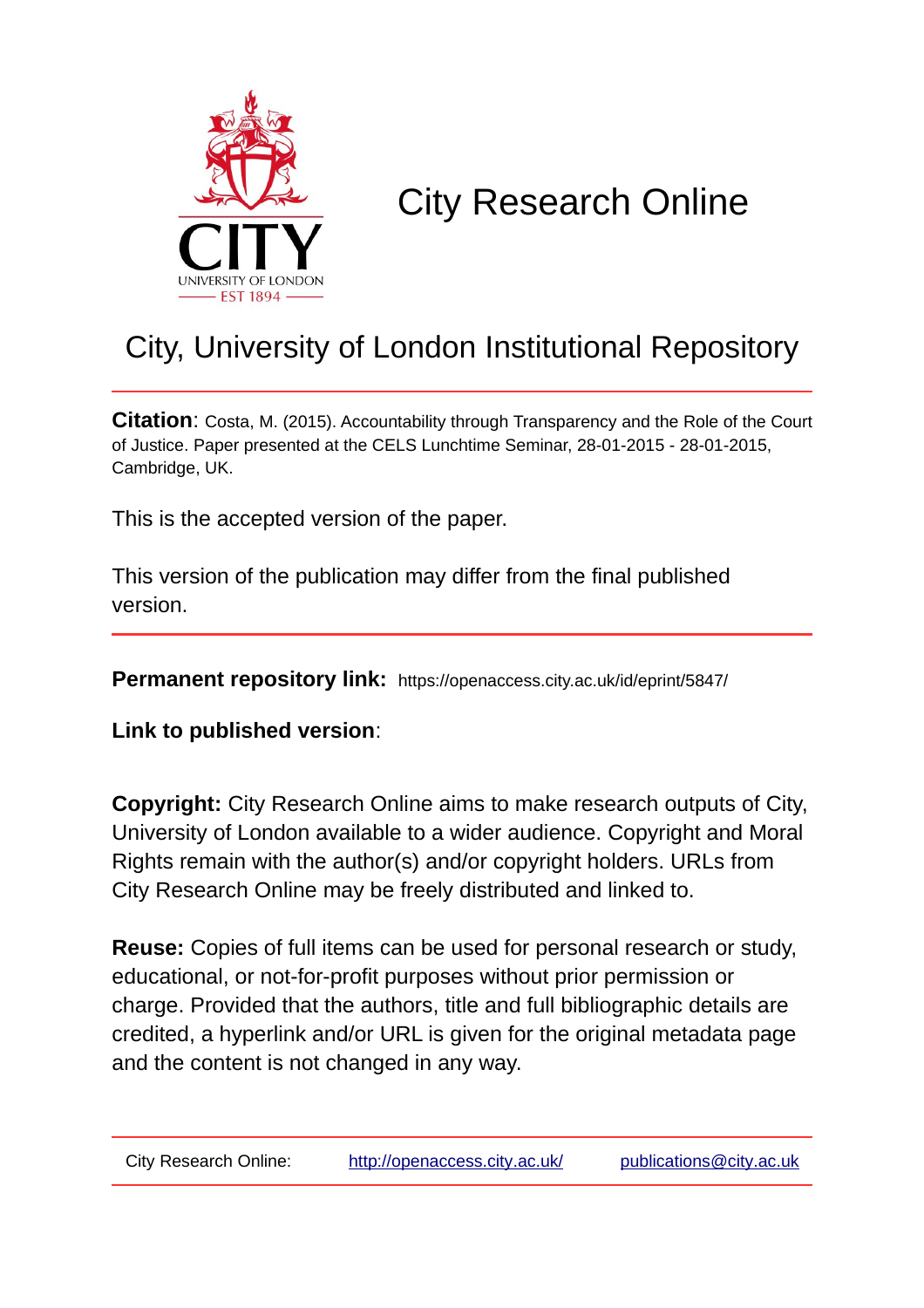Accountability Through Transparency and the Role of the Court of Justice

### *Dr Marios Costa*

#### **Abstract**

*This paper assesses transparency, an integral part of accountability, through the access to documents rules. Transparency is viewed here as an ongoing process capable of securing, through a set of binding rules, open performance in the decision-making process. Seen from this perspective, access to documents is considered to be an essential accountability component, since without information on what basis decisions are being taken, and by whom, it is impossible for the various accountability forums to hold the actors to account. The paper reviews transparency and freedom of information in the European Union (EU) by taking a holistic approach to the past 20 years. The aim is to explore transparency by means of access to "government" information and to investigate a twofold question: How open can the Union's decision-making be and is it possible for citizens to participate in the decisionmaking process of institutions, bodies, offices and agencies? This paper concludes that accountability deficits in the field of access to documents have been filled, to a certain extent, by the EU Courts' imposition of boundaries on some of the broad derogations to the right. Nevertheless, this has come at the cost of introducing a set of general presumptions against access which effectively change the default position from the widest access to nondisclosure.*

#### **Introduction**

This paper takes as its focal point the problematic aspects of the access to documents regime and the interrelationship with accountability. It is often alleged that the EU's decision-making is insufficiently transparent and that accountability deficits are even growing, something which compromises the Union's overall legitimacy.<sup>1</sup> Given that the EU has now developed into a political Union with policies that go far beyond the original aims of eliminating the barriers to cross border economic activities, it becomes pressing to secure for a sufficient degree of transparency that enables monitoring of the EU's decision-making. This paper therefore assesses, from a historical perspective, the contribution of the EU's institutions in the area of transparency.

 $\overline{a}$ \* Lecturer in Law, City University London and former visiting scholar at the Centre for European Legal Studies (CELS), Faculty of Law, University of Cambridge. My sincerest thanks to CELS for its great hospitality during the time I researched and wrote this manuscript. This paper will be presented at the Centre for European Legal Studies, Faculty of Law, University of Cambridge on 28 January 2015. I wish to thank professor Panos Koutrakos, Steve Peers and Kenneth Armstrong for their valuable comments. All mistakes and omissions remain mine.

<sup>1</sup> M. Bovens, D. Curtin and P. Hart, *The Real World of EU Accountability, What Deficit?* (Oxford University Press, 2010); A. Arnull and D. Wincott (eds), *Accountability and Legitimacy in the EU* (Oxford: Oxford University Press, 2002).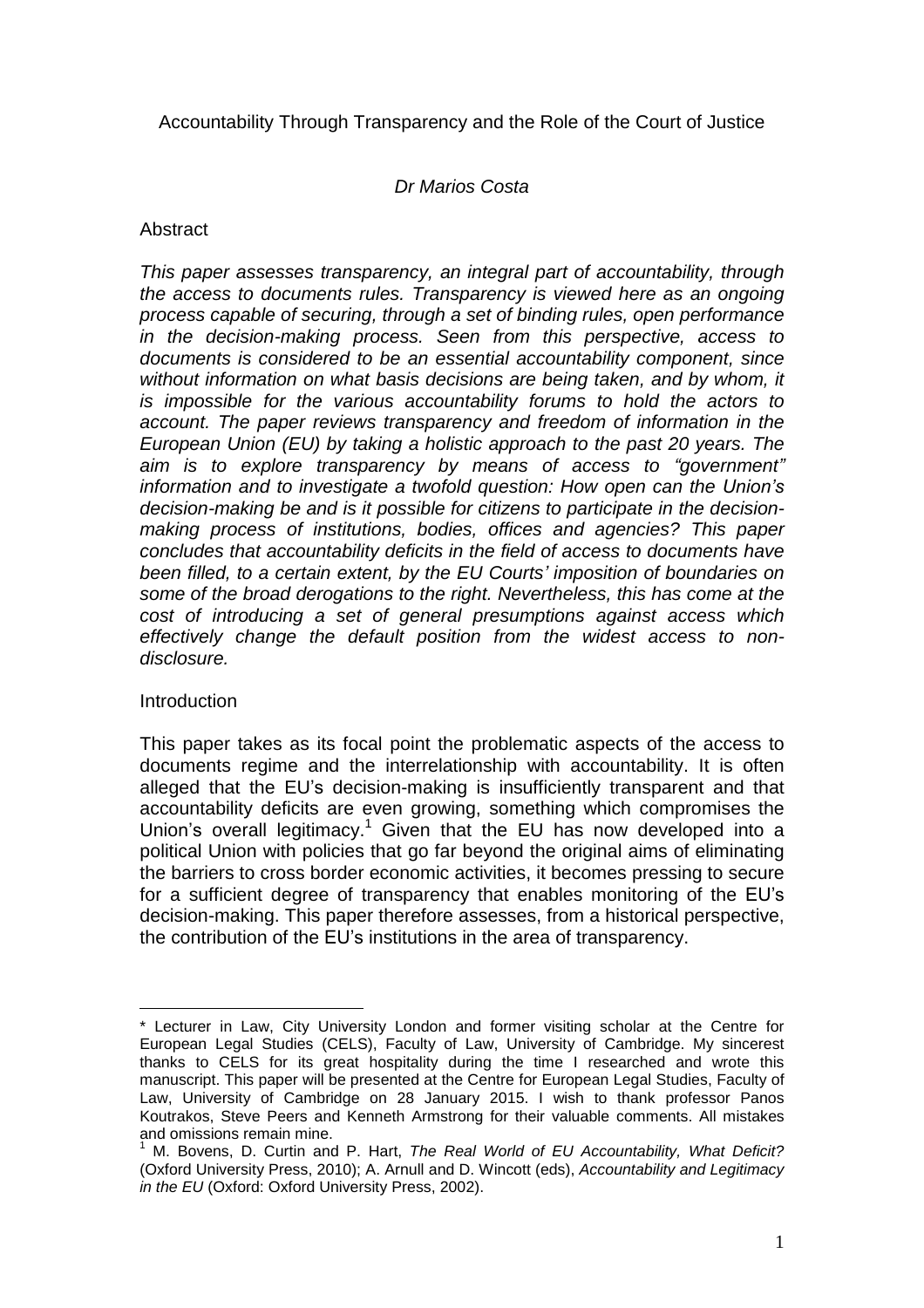The paper starts by examining the efforts introduced by the Maastricht Treaty in 1992<sup>2</sup> for the recognition of a "right" to access official information. It then reviews the Code of Conduct regarding access to documents established in 1993. Finally, the paper examines the developments of Regulation 1049/2001(hereafter the Regulation) on access to documents of the European Parliament (EP), the Council and the Commission. $3$  A significant part of this historical analysis covers the jurisprudence of the EU Courts over the past 20 years and assesses whether they have contributed to openness and, if so, to what extent, by increasing the transparency standards of a Union which supposedly belongs to EU citizens.

A detailed investigation of the abovementioned developments reveals that access to documents of EU institutions, bodies, offices and agencies has been increased to a considerable extent, especially when one compares the situation which existed before 1992 when secrecy and closed doors were the norm.<sup>4</sup> Yet, had the Regulation been construed in a more liberal way by the Courts, the EU's decision-making could have been more transparent. In what follows, the developments to date are described so that the question of what remains to be done can be addressed. In the end, the process to recast the existing Regulation is reviewed to illustrate whether the EU is ready to adopt a measure which would support citizens' participation in the decision-making process.

#### Overview of the legislative background

The problems that arose during the process of ratification of the Maastricht Treaty<sup>5</sup> emphasised the extent to which the EU has become disconnected from its citizens. There was a widespread notion that the Union's decisionmaking process lacked accountability and legitimacy.<sup>6</sup> For these reasons, the EU's institutions had to consider alternatives that would rectify this public disinterest and would bring the Union closer to the citizens. Access to documents was seen as the solution and has been at the core of transparency efforts.<sup>7</sup>

 2 Treaty on EU ("TEU"or Maastricht Treaty), signed on 7 February 1992 and entered into force on 1 November 1993.

Regulation 1049/2001 regarding public access to European Parliament, Council and Commission documents [2001] OJ L145/43. 4

*BEVC v Commission* (C-170/89) [1991] E.C.R. I-5709; U. Oberg, "Public Access to Documents After the Entry into Force of the Amsterdam Treaty: Much Ado About Nothing?" (1998) 2 E.I.O.P.; D. Curtin and H. Meijer, "The principle of open government in Schengen and the European Union: democratic retrogression?" (1995) 32 C.M.L. Rev., 391; T. Bunyan, *Secrecy and Openness in the European Union* (Kogan Page, 1999). 5

The negative response from the Danish electorate and also the very near to the majority of the electorate voting in the referendum in 1992 chose to reject France's ratification of the Maastricht Treaty. The long discussions occurred in the UK Parliament and the challenge of the German ratification in the German Constitutional Court.

<sup>&</sup>lt;sup>6</sup> S. Peers, "The New Regulation on Access to Documents: A Critical Analysis" (2002) 21 Y.E.L. 385; I. Osterdahl, "Openness v. Secrecy: Public Access to Documents in Sweden and the European Union" (1998) 23 E.L. Rev. 4, 336.

 $7$  For an overview of the theoretical framework of transparency and openness in EU law see A. Alemanno, "Unpacking the Principle of Openness in EU Law Transparency, Participation and Democracy" (2014) 39 E.L. Rev. 72. It must be noted here that the majority of the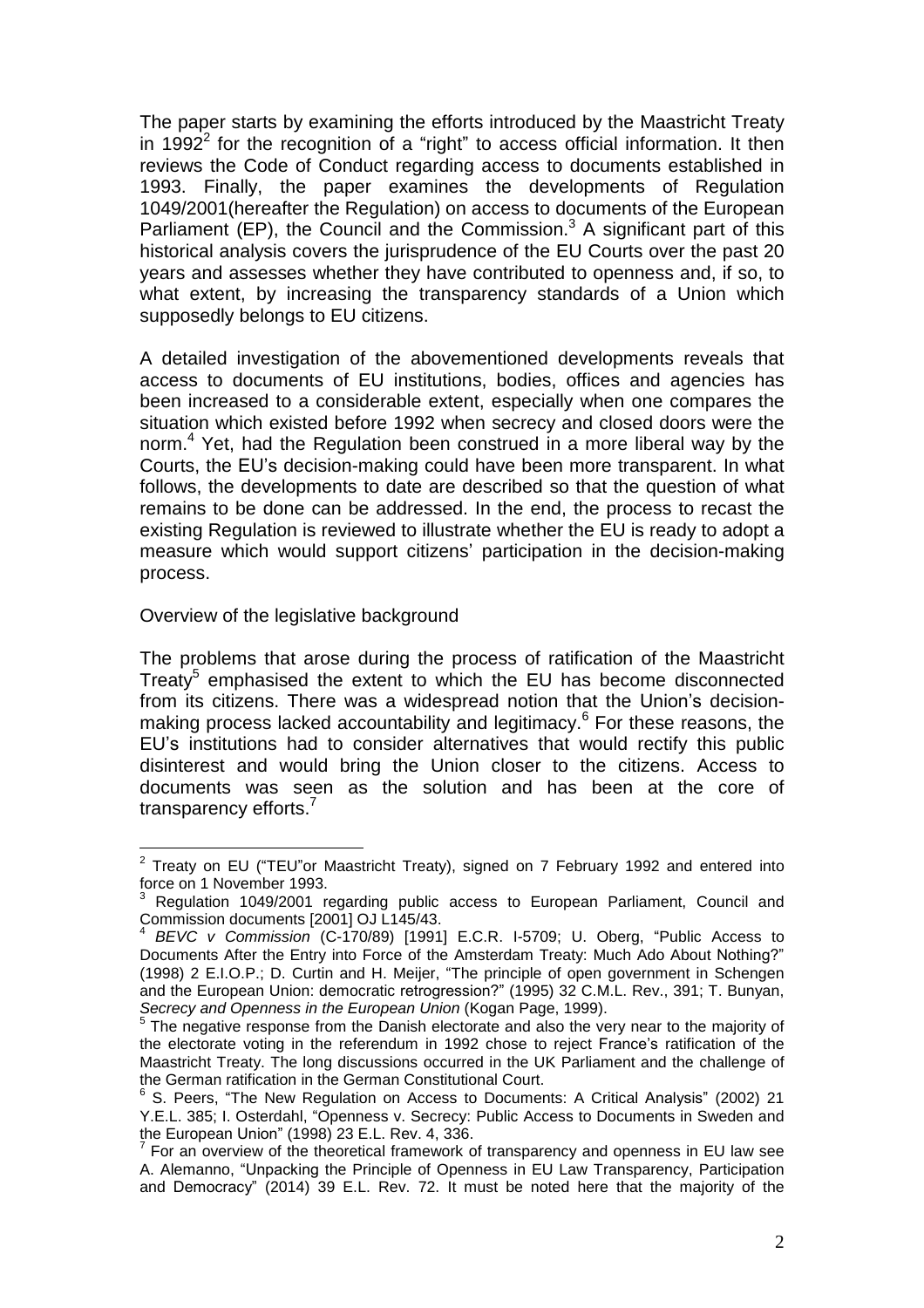The initial step which was proved to be the cornerstone of the public's fundamental right to information was a Declaration on transparency attached to the Final Act of the Maastricht Treaty. This provided:

"The Conference considers that transparency of the decision-making process strengthens the democratic nature of the institutions and the public's confidence in the administration. The Conference accordingly recommends that the Commission submit to the Council no later than 1993 a report on measures designed to improve public access to the information available to the institutions."<sup>8</sup>

Declaration No. 17, quoted above, illustrated the willingness for the establishment of a "right" of access to information and is commonly considered as the beginning of a transparent era in the EU. $^{9}$  This political statement, technically not binding, constitutes a type of soft law and not a rule of law of higher order which the previous rules would be deemed invalid for not complying with.<sup>10</sup> In response to the Declaration and with the aim of bringing the Union closer to the citizens, the Commission first surveyed national law on access to documents and then released a communication on the issue.<sup>11</sup> In 1993, transparency was emphasised by the inter-institutional Declaration on Democracy, Transparency and Subsidiarity.<sup>12</sup> Finally, in the

 $\overline{a}$ Member States, with the notable exception of Cyprus, have regulated the issue and introduced provisions on public access either at Constitutional or at legislative level. Constitutional provisions exist in Sweden, Spain, the Netherlands, Austria, Portugal, Belgium, and Finland. Legislative provisions regulating access to documents exist in France, Denmark, Portugal, Ireland, Greece, Italy, Germany, the United kingdom, Luxembourg, Czech Republic, Estonia, Hungary, Latvia, Lithuania, Malta, Poland, Portugal, Slovak Republic, Slovenia. A comparative analysis of the Union's public access to documents rules with public access legislation in the Member States reveals that the issue had already been regulated at the national level years before the EU legislation on the issue was introduced. See for example H. Kranenborg and W. Voermans, *Access to Information in the European Union: A Comparative Analysis of EC and Member State Legislation* (Europa Law Publishing, 2005). <sup>8</sup> Declaration No. 17, Treaty of the European Union, Maastricht, 7 February 1992.

<sup>9</sup> S. Peers, "From Maastricht to Laeken: The Political Agenda of Openness and Transparency in the EU" in V. Deckmyn (ed.), *Increasing Transparency in the European Union* (Maastricht: EIPA, 2002); A. Tomkins, "Transparency and the Emergence of a European Administrative Law" (1999/2000) 19 Y.E.L. 220; D. Curtin and H. Meijer, "The principle of open government in Schengen and the European Union: democratic retrogression?" (1995) 32 C.M.L. Rev. 391.

 $10$  The non-binding effect and the choice of a declaration and not a binding measure can be understood if one considers that secrecy rather than openness was the rule in the Union's decision-making prior to 1993, see S. Peers, "The New Regulation on Access to Documents: A Critical Analysis" (2002) 21 Y.E.L. 385; Declarations attached to the Treaties, apart from expressing political statements, can be used to provide assistance in order to clarify the provisions of the Treaty as long as they do not amend any explicit stipulations. This approach is in line with the case law which confirms that Declarations can be used as a basis for interpretation of Treaty provisions. See, *Agrana Zucker und Stärke v Commission* (T-187/99) [2001] E.C.R. II 1587, and order of the Court in *Agrana Zucker und Stärke v Commission* (C-321/01 P) [2002] E.C.R. I 10027.

<sup>11</sup> [1993] OJ L 156/5 and [1993] OJ L 166/4.

<sup>12</sup> Bulletin of the European Communities, 1993, no 10, 118-120.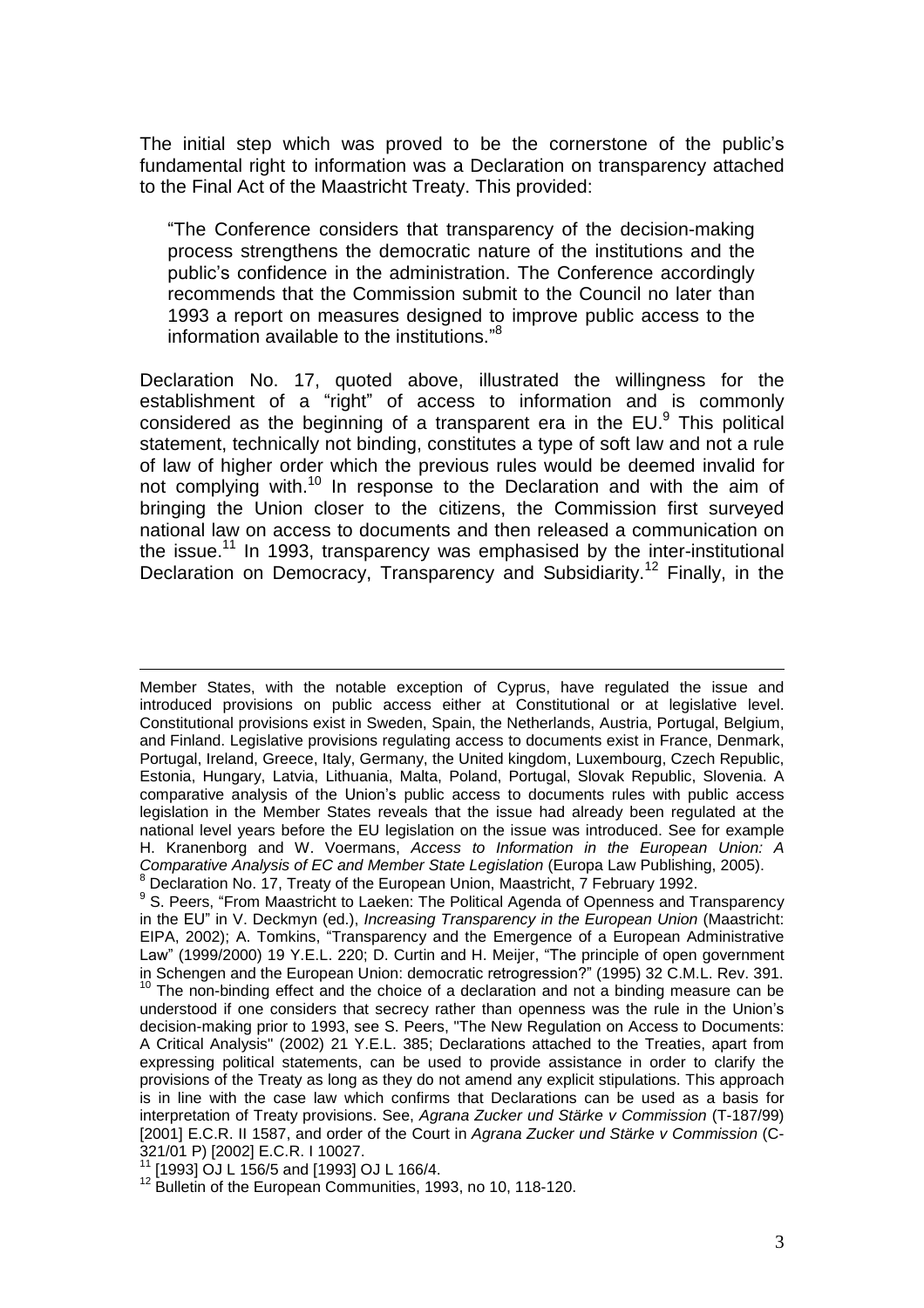same year the Code of Conduct<sup>13</sup> on access to documents was adopted and shortly afterwards implemented by the Council<sup>14</sup> and the Commission.<sup>15</sup>

# *The pre-Regulation regime: The Code of Conduct*

The basic principle enshrined in the Code was the "widest possible access to documents"<sup>16</sup> and the narrowest interpretation of the exceptions, since the latter is a corollary of the former $17$  and "a fundamental standard of legal interpretation". <sup>18</sup> The Code provided for access to be denied where disclosure could undermine the protection of certain public and private interests. The exceptions covered:

- The protection of the public interest (exemplified by public security, international relations, monetary stability, Court proceedings, inspections and investigations);
- the protection of the individual and of privacy;
- the protection of industrial and commercial secrecy;
- the protection of the Union's financial interests; and
- the protection of confidentiality as requested by the natural or legal persons who supplied the information or as required by the legislation of the Member State that supplied the information.

The very wide non-exhaustive list of mandatory exceptions,<sup>19</sup> quoted above, changed the balance from positive rights with negative exceptions to a text

 $\overline{a}$ <sup>13</sup> 93/730/EC, Code of Conduct concerning public access to Council and Commission documents, OJ L340/41, 31 December 1993.

<sup>&</sup>lt;sup>14</sup> Decision 93/731, [1993] OJ L 340/43.<br><sup>15</sup> Decision 04/00, [1004] O LL 340/41.

Decision 94/90, [1994] OJ L 340/41.

<sup>16</sup> *Swenska Journalistforbundet v Council* (T-174/95) [1998] E.C.R. II-2289 at [110]; *WWF v Commission* (T-105/95) [1997] E.C.R. II-313 at [56]; *Interporc (I) v Commission* (T-124/96) [1998] E.C.R. II-231 at [49]; Case T-211/00, *Kuijer (II) v Council* (T-211/00) [2002] E.C.R. II-485 at [55]; *Swenska Journalistforbundet v Council* (T-174/95) [1998] E.C.R. II-2289 at [110]; *WWF v Commission* (T-105/95) [1997] E.C.R. II-313, at [56]; *Interporc (I) v Commission* (T-124/96) [1998] E.C.R. II-231 at [49]; *Kuijer (II) v Council* (T-211/00) [2002] E.C.R. II 485 at [55]; B. Vesterdorf, "Transparency-not just a vogue word" (1999) 22 Fordham Int'l. L. J. 902. Peers, see fn. 6.

<sup>&</sup>lt;sup>18</sup> P. Cabral, "Access to Member State documents in EC law", (2006) 31 E.L. Rev., 378 at 381.

<sup>19</sup> *Carlsen v Council* (T-610/97) [1998] E.C.R. II-485, at [48] whereas the President of the Court ruled that the mandatory exceptions regarding the protection of the public interest were not exhaustive and that an exception relating to the stability of the Community legal order which covers also the legal advice given by the legal service of the institutions existed whereas the President of the Court ruled that the mandatory exceptions regarding the protection of the public interest were not exhaustive and that an exception relating to the stability of the Community legal order which covers also the legal advice given by the legal service of the institutions existed.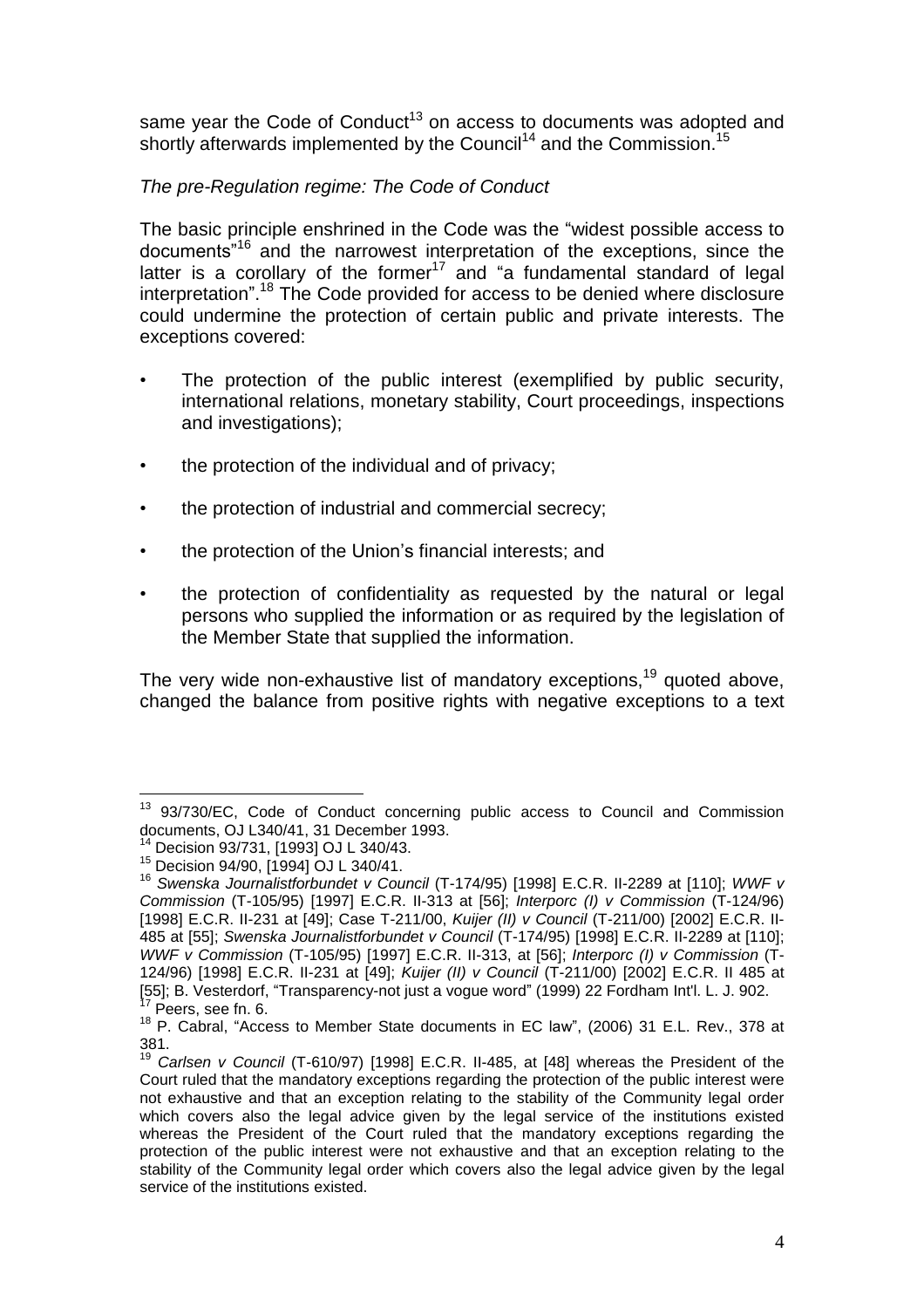which treated access as the exception.<sup>20</sup> That the Code's exceptions were dangerously restrictive was understood immediately by the Netherlands<sup>21</sup> and in a Court case the legal basis of the Code was questioned. It was posited that the Council relied incorrectly on measures of internal organisation to regulate the fundamental democratic right of access. The same approach was taken by the Advocate General Tesauro, who concurred that the public's right to access the official documents is based on democracy which constitutes one of the cornerstones of the Union. The Court of Justice, however, held that the institutions were entitled to have access rules based solely on their internal rules of procedure.<sup>22</sup>

Even after the enactment of the Code there was dissatisfaction with the state of openness.<sup>23</sup> The Council and the Commission, based on a system of secrecy, were reluctant to implement the Code in favour of openness.<sup>24</sup> This led to the consistent refusal of various documents. As a result, the EU Courts handed down several judgments interpreting the Council's and the Commission's decisions denying access under the Code. The contribution of the Courts has been, to a greater or lesser extent, significant in supporting a culture of openness and accountability in the  $EU<sup>25</sup>$  The Court of First Instance, now the General Court, held, for instance, that the institutions after having adopted internal rules on access were abiding by them and any exceptions to the principle of the widest access must be justified on objective grounds and be applied strictly in a manner that did not defeat the application of the widest possible access.<sup>26</sup> More importantly, the Courts ruled that

 $\overline{a}$  $20$  M. de Leeuw, "The Regulation on Public Access to European Parliament, Council and Commission Documents in the European Union: Are Citizens Better Off?" (2003) 28 E.L. Rev. 324.

<sup>&</sup>lt;sup>21</sup> The Netherlands, Denmark, Sweden, and Finland have consistently hard-pressed for greater openness within the Union gaining strong inspiration from their national laws where the notion of citizens' rights is underscored.

<sup>22</sup> *Netherlands v Council* (C-58/94) [1996] E.C.R. I 2169; See also U. Oberg, "The EU citizens"right to know: the improbable adoption of a European Freedom of Information Act" (1999) 2 CYELS 303. It must be noted here that it was only in 1997 that the EP adopted rules regarding access to its documents.

 $23$  D. Curtin, "The Fundamental Principle of Open Decision-making and EU (Political) Citizenship" in P. Twomey and D. O'Keefe (eds), *Legal Issues of the Amsterdam Treaty* (Oxford: Hart Publishing, 1999), at p.72.

<sup>&</sup>lt;sup>24</sup> A. Alemanno and O. Stefan, "Openness at the Court of Justice of the European Union: Toppling a taboo" (2014) 51 C.M.L. Rev. 97; D. Curtin, "Official secrets and the negotiation of international agreements: Is the EU executive unbound?" (2013) 50 C.M.L. Rev. 423; C. Harlow*, Accountability in the European Union*, (Oxford: Oxford University Press, 2002); See also the open letter addressed to the Secretary General of the Council by the European Federation of Journalists dated 30 April 1996 mentioning "grave reservations about the Council's interpretation and practice of the Code of Conduct concerning access to documents'; H. Brunmayr, "The Council's Policy on Transparency" in V, Deckmyn and I, Thomson, *Openness and Transparency in the European Union* (Maastricht: EIPA, 1998); D. Curtin, *Executive Power of the European Union* (Oxford: Oxford University Press, 2011).

<sup>&</sup>lt;sup>25</sup> H. Ragnemalm, "The Community Courts and Openness within the European Union" (1999) 2 CYELS 29.

<sup>26</sup> *WWF v Commission* (T-105/95) [1997] E.C.R. II 313 at [55]. This was the first judgment on access to documents rules concerning the Commission. It established that although the internal institutional rules on access to documents are capable of conferring rights on citizens and imposing obligations on the Commission. The General Court also ruled for the first time on the public interest exception concerning inspections and investigations and ruled that the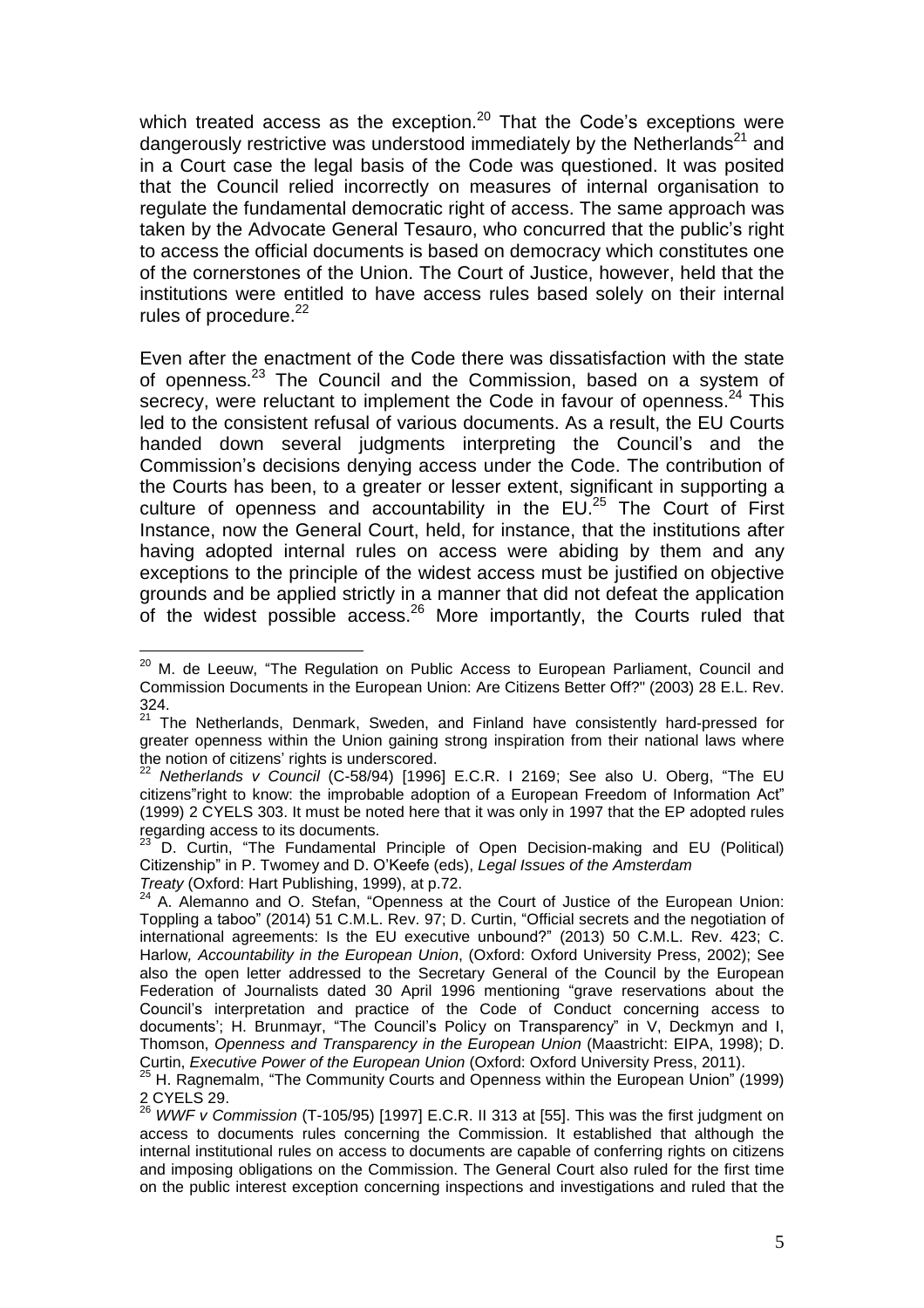abstract and general justifications could not be accepted and that the institutions were obliged to carry out a concrete and individual assessment of the requested documents before deciding whether or not to release them. $27$ 

During the early case law, the protection of confidentiality proved to be the most widely used exception. Pursuant to art. 4.2 of Council Decision 93/731, "access to a Council document may be refused in order to protect the confidentiality of the Council's proceedings". <sup>28</sup> In *Carvel*, <sup>29</sup> the application was rejected on the grounds that the documents "refer directly to the deliberations of the Council and its preparatory instances. If it did allow access, the Council would fail to protect the confidentiality of its proceedings".<sup>30</sup> In holding that the Council had erred, the Court ruled that when an applicant requests documents that fall under the confidentiality exception, the institution needs to genuinely balance its own interest in preserving the secrecy of its deliberations against the citizen's countervailing interest. When the protection of confidentiality outweighs the citizen's interest, access is denied. Clearly, a blanket refusal to grant access to a class of documents infringes art. 4(2).

The institutions were required to examine concretely and individually the documents requested and to state reasons based on the exceptions in respect of each of the requested documents if access was to be refused. $31$ The risk of the public or private interest being undermined must be reasonably foreseeable and not purely hypothetical.<sup>32</sup> The Court of First Instance ruled in *Kuijer (II)* <sup>33</sup> that the Council had wrongly applied the exception of the international relations. The Council failed to consider whether there was a risk that would prejudice the Union's relations with third countries. Instead of making this specific examination, refusal was based on general statements and assumptions rather than on an analysis of factors which effectively may undermine the exception. Yet, in limited circumstances, the requirement of one by one examination can be abandoned under the "administrative burden rule" and the institutions can balance the work that they will have to bear against the public interest in gaining access. In other words, excessive administrative work caused by a request may allow the institution to derogate from the principle of widest  $access.^{34}$  Not surprisingly, practice provides

 $\overline{a}$ 

<sup>30</sup> See fn. 29*,* at [22].

- <sup>32</sup> *Kuijer (II) v Council* (T-211/00) [2002] E.C.R. II-485 at [56].
- *<sup>33</sup> Kuijer (II) v Council* (T-211/00).

documents relating to investigations which may lead to an infringement procedure according to art. 226 EC Treaty, now art. 258 TFEU, satisfy the conditions that must be met by the Commission in order to rely on the public interest exception according to art. 4(1) of the Code of Conduct. *Netherlands v Council* (C-68/94) [1996] E.C.R. I-2169; *Netherlands and Van der Wal v Commission* (C-174/98 P & 189/98 P) [2000] E.C.R. I-1 at [27] and *Hautala v Council* (C-353/99 P) [2001] E.C.R. I-9565 at [25]; RW. Davis, "The Court of Justice and the right of public access to Community-held documents" (2000) 25 E.L. Rev. 303.

<sup>27</sup> *Svenska Journalistforbundet v Council* (T-174/95) [1998] E.C.R. II-2289 at [112].

<sup>&</sup>lt;sup>28</sup> See fn. 14.

<sup>29</sup> *Carvel v Council* (T-194/94) [1995] E.C.R. II-2765.

<sup>31</sup> *Van der Wal v Commission* (T-83/96) [1998] E.C.R. II-545, at [43]; *Interporc (I) v Commission* (T-124/96) [1998] E.C.R. II-231 at [52].

<sup>34</sup> *Hautala v Council* (C-353/99 P) [2001] E.C.R. I-9565 at [30]; *Hautala v Council* (T-14/98) [1999] E.C.R. II-2489 at [86]; *Kuijer v Council* (T-188/98) [2000] E.C.R. II-1959 at [55-56]; *Kuijer v Council(II)* (T-211/00) [2002] E.C.R. II-485 at [57]. See e.g. J. Helliskoski and P.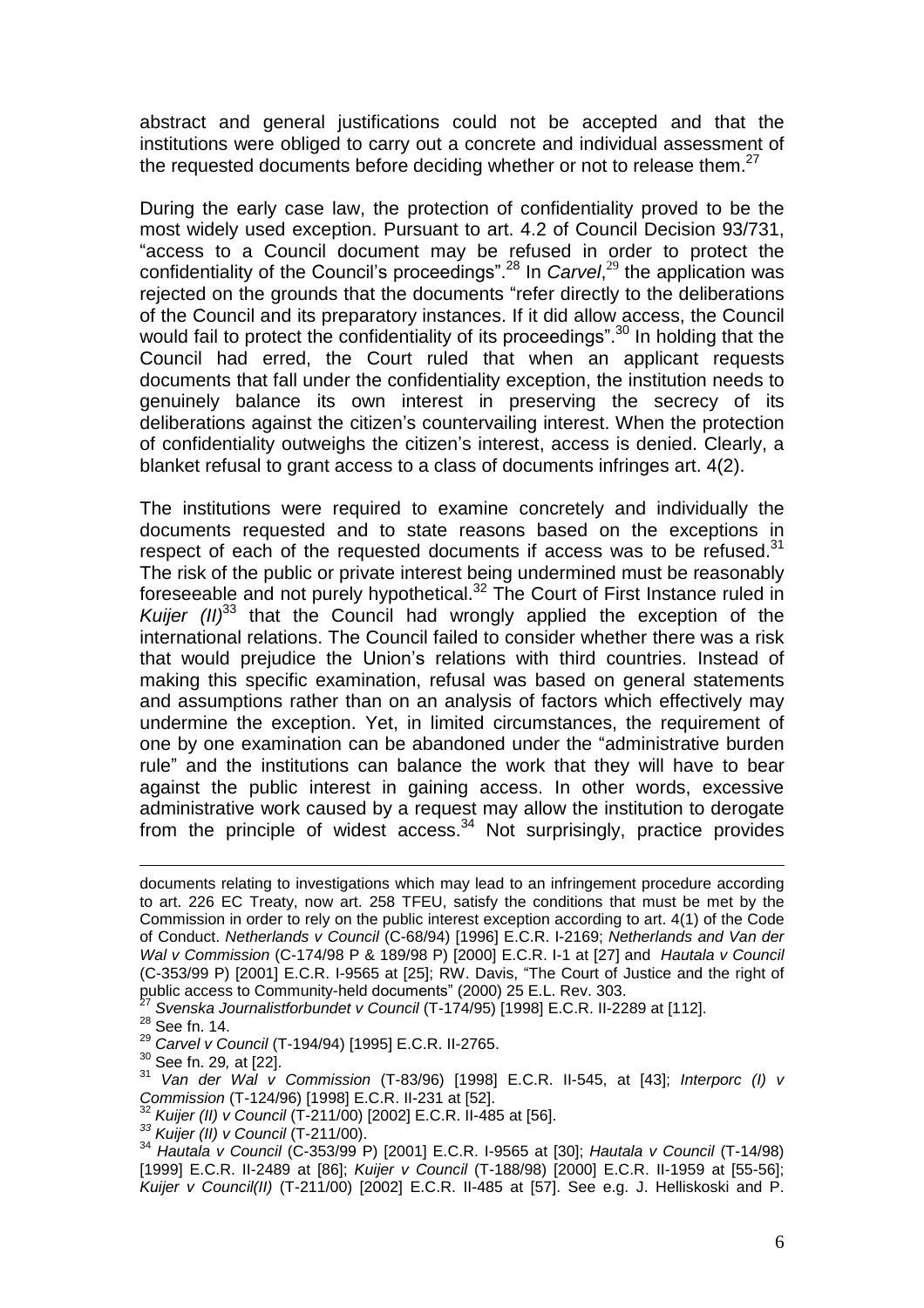evidence that this is open to abuse by the institutions. (See section about administrative burden post Regulation).

The "authorship rule", contained in the Code of Conduct and in the corresponding Council and Commission Decisions, constituted a significant limitation from the standpoint of someone who wanted to access certain documents. Pursuant to this rule, access to documents which each of the two institutions did not draw up shall be denied and must be directed to the author. The rule was confirmed by the early case law of the EU Courts. In *Rothmans*, <sup>35</sup> the then Court of First Instance ruled for the first time on the authorship rule by holding that requests regarding documents prepared by third persons must be directed to those persons and that the institutions had no authority to disclose them. The Court highlighted that this exception constituted a restriction to the right of access and must be treated as such and be interpreted and applied strictly. Thus, for the purposes of the access rules and by applying the general principle of the widest possible access to documents, the Court ruled that comitology committees assisting the Commission in implementing the legislation are part of the Commission and not separate entities. $36$  The validity of the authorship rule was upheld by the Court of First Instance in *Interporc II.*<sup>37</sup>

#### *The Treaty of Amsterdam*

 $\overline{a}$ 

The accession of Austria, Finland and Sweden<sup>38</sup> in 1995 and the fact that domestic legislation of most Member States recognises, at Constitutional or legislative level, the right of access, impacted positively on transparency in the EU. The Treaty of Amsterdam provided that decisions need to be taken as openly and closely *as possible* to the citizen (art.1 TEU) and hence prevented openness from being an absolute right.<sup>39</sup> Additionally, under art. 255 EC any EU citizen and any natural or legal person residing or having its registered office in a Member State could have access to EP, Council and Commission documents. Access was to be denied for the protection of public and private interests to be determined by the Council under the then co-decision

Leino, "Darkness at the Break of Noon: The Case Law on Regulation No. 1049/2001 on Access to Documents" (2007) 43 C.M.L. Rev. 735; A. Flanagan, "EU Freedom of Information: Determining where the Interest Lies" (2007) 13 E.P.L. 595.

<sup>35</sup>*Rothmans v Commission* (T-188/97) [1999] E.C.R. II-2463 at 56-62; C. Bergstrom, *Delegation of Powers in the European Union and the Committee System* (Oxford: Oxford University Press, 2005); M. Bovens, "Analysing and Assessing Accountability: A conceptual Framework" (2007) 13 E.L.J. 454; A. Türk, "Transparency and comitology", in C. Demmke and C. Engel, *Continuity and Change in the European Integration Process* (Maastricht: EIPA, 2003).

<sup>36</sup> *Rothmans v Commission* (T-188/97) [1999] E.C.R. II-2463 at [56-62]; Peers, S. and Costa, M. "Accountability for Delegated and Implementing Acts after the Treaty of Lisbon" (2012) 18 E.L.J. 427.

<sup>37</sup> *Interporc Im- und Export GmbH v Commission ("Interporc II')* (T-92/98) [1999] E.C.R. II-3421.

<sup>&</sup>lt;sup>38</sup> Due to their long legal and cultural heritage on openness

<sup>39</sup> A. Guggenbuhl, "A Miracle Formula or an Old Powder in New Packaging? Transparency and Openness after Amsterdam" in V. Deckmyn and I. Thomson, *Openness and Transparency in the European Union,* (Maastricht: EIPA, 1998); R.W. Davis, "Public access to community documents: a fundamental human right?" (1999) 3 E.I.O.P. 8.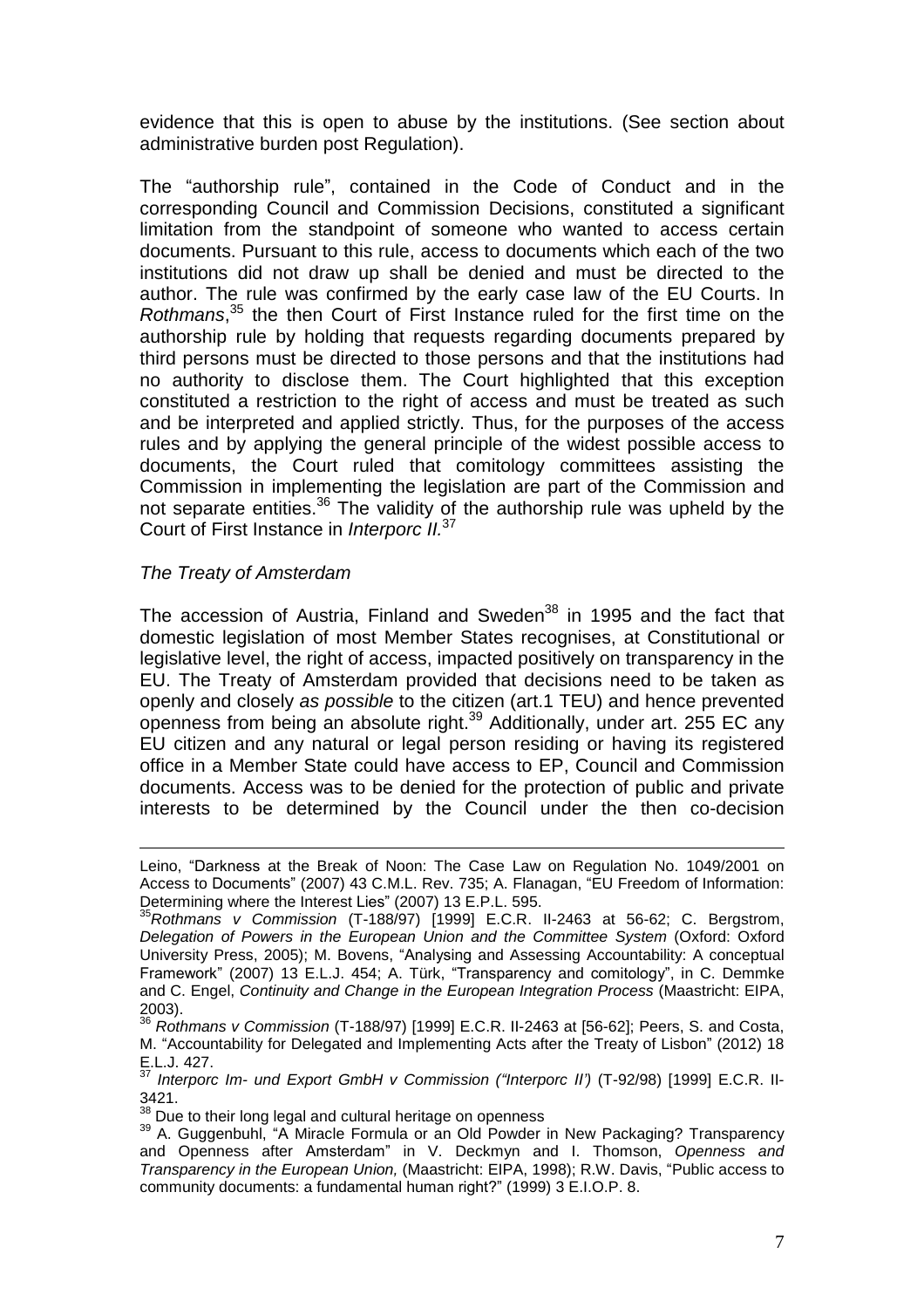procedure. For this reason, art. 255 set a time limit: within two years after the entry into force of the Treaty for the access to document rules to be adopted.<sup>40</sup> These Treaty amendments provide with a clear evidence of the political consensus to incorporate the principle of transparency in the EU. What is less clear, however, is the exact status of transparency in the EU legal due to the national divergences on openness. On 30 May 2001, the Union adopted Regulation 1049/2001, which entered into force on 3 December 2001 and forms the legislation on access to the documents of the EP, Council and the Commission. Unfortunately, this welcome development has had only limited legal effect, as the then Court of First Instance held that art. 1 TEU and art. 255 EC had no direct effect and that the latter could not be used for the interpretation of the pre-Regulation rules.<sup>41</sup> That political consensus is also apparent from the Treaty of Lisbon which provided with additional contributions in favour of transparency. Pursuant to art. 15(1) TFEU "[i]n order to promote good governance and ensure the participation of civil society, the Union's institutions, bodies, offices and agencies shall conduct their work as openly as possible. Therefore, there is now a generic obligation upon all the EU organs to function openly: a completely distinct duty from the specific rules on access to documents rules.

Regulation 1049/2001 and its case law

Regulation 1049/2001 governs the fundamental $42$  right of citizens and residents in the EU to access, in principle, all the documents drawn or held by the EP, Council and Commission.<sup>43</sup> The adoption of this measure was seen as a real triumph for the advocates of transparency in the EU.<sup>44</sup> For the first time in the history of European integration, EU law set out the binding requirements for securing the democratic right of an informed citizenry. This formal ability of the public to participate, influence and monitor the decision-

 $\overline{\phantom{a}}$ <sup>40</sup> European Ombudsman's speech, "Transparency as a Fundamental Principle of the European Union', Humboldt University, Berlin on 19 June 2001 available at [http://www.ombudsman.europa.eu/en/activities/speech.faces/en/312/html.bookmark;](http://www.ombudsman.europa.eu/en/activities/speech.faces/en/312/html.bookmark) J. Soderman, speech given to European Law Conference, Stockholm, 10-12 June 2001, "The citizen, the rule of law and openness'.

<sup>41</sup> *Petrie v Commission* (T-191/99) [2001] E.C.R. II-3667 at [34-38].

<sup>&</sup>lt;sup>42</sup> Legal scholars (and applicants before the Courts) have repeatedly argued on the fundamental nature of the access right. See for example D. Curtin, "Citizens"fundamental right of access to EU information: an evolving digital passepartout?" (2000) 37 C.M.L. Rev. 7; M. Bromberg, "Access to Documents: A General Principle of Community Law", (2002) 27 E.L. Rev. This discourse constitutes now a discussion for the past. Post Lisbon, art. 6 TEU recognizes the Charter of Fundamental Rights as legally binding granting it the same legal value as the Treaties. The Charter includes in art. 42 a right of access to documents. In addition art. 15 TFEU which is the equivalent of the ex art. 255 EC Treaty is significantly widened. For example it covers the Union institutions, bodies, offices and agencies and also the Court of Justice, the European Central Bank and the European Investment Bank are covered by this provision for their administrative tasks.

Although in principle the beneficiaries of the right of access to documents are EU citizens and residents, art. 2(2) of the Regulation grants discretion to the EU institutions bound by it to grant access to any natural or legal person not residing or not having its registered office in a MS. The institutions responded positively to this option. See Decision 2001/840 of the Council (OJ 2001, L313/40, Decision 2001/937 of the Commission (OJ 2001, L 345/94 and the Decision of the EP (OJ 2001, L 374 /I).

<sup>&</sup>lt;sup>44</sup> I. Harden, "Citizenship and Information", (2001) 7 E.P.L. 165.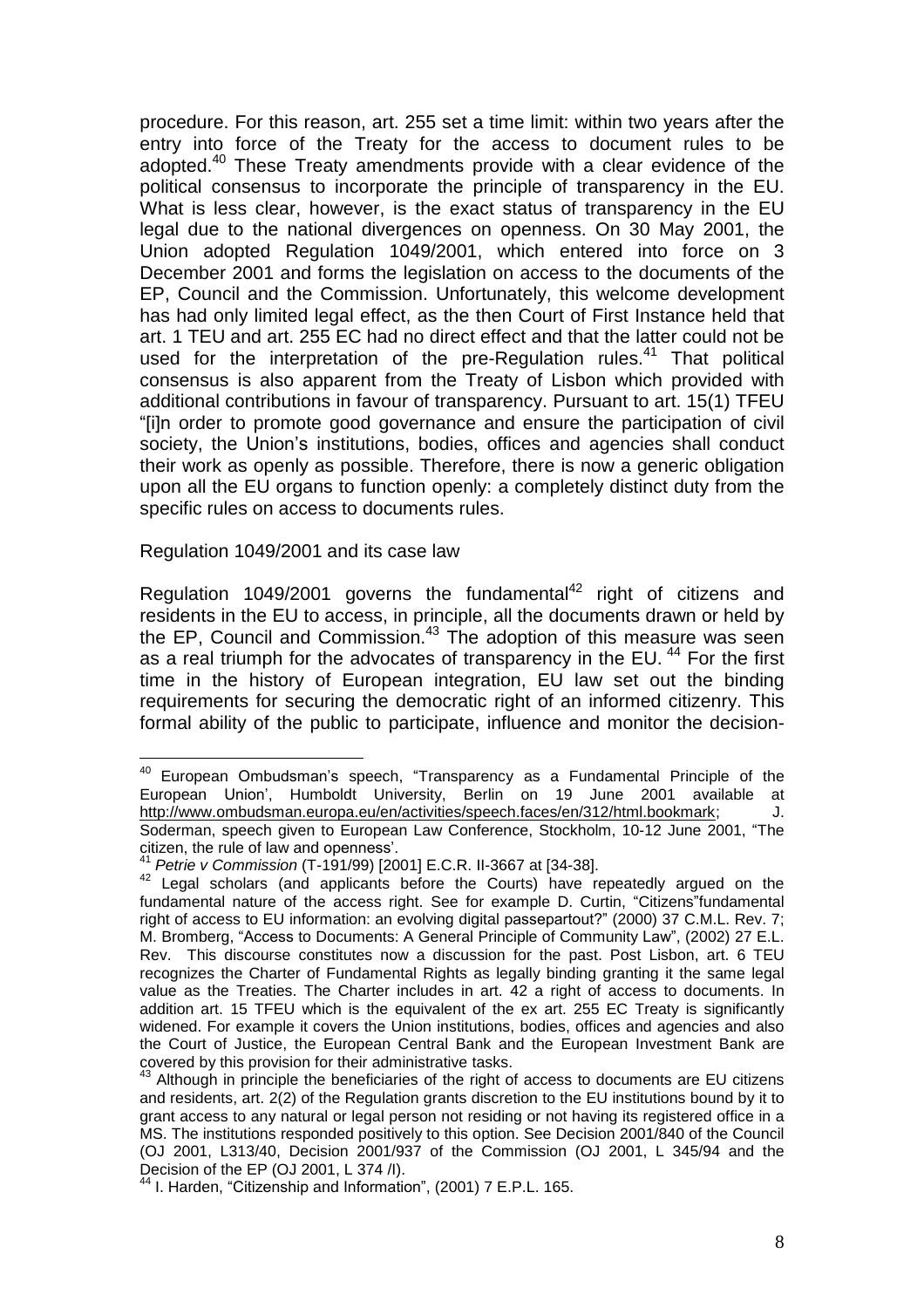making process increased the state of accountability in the EU and played a significant role in giving the access regime a fundamental force. There are a number of ambiguously unclear provisions within the Regulation, which highlight the significant level of political disagreement over the exact status of transparency in the EU legal order. This imposes an extra task on the judiciary to establish the right balance amongst the various interests at stake. The pre-Regulation case law has, to a large extent, been incorporated into this Regulation and the interpretation of the old rules is still applicable unless clearly stated otherwise.<sup>45</sup> This is justified by Recital 3 of the Regulation's Preamble, which states that the Regulation "consolidates the initiatives which the institutions have already taken".

The jurisprudence towards the right of access has developed two attitudes. The first one was described as "marginal review", whereas the second was called as the "foreseeability standard".<sup>46</sup> The former approach relates to the fact that the institutions exercise wide discretion when they apply the exceptions<sup>47</sup> and the latter confirms the requirement for the widest possible access so long as the risk to harm the protected interest is not merely hypothetical. In practice, the nature of the requested documents results in different judicial treatment. While the case law significantly increased public access as regards legislative documents, it has set the default position in regards to administrative and judicial documents to non-disclosure. These fundamental discrepancies, as to the nature of documents, firstly question the attribution of the Courts and secondly highlight that the state of transparency in the EU is still problematic.

The Courts have consistently applied the marginal review standard,  $48$  since judicial review is "limited to verifying whether the procedural rules have been complied with, the contested decision is properly reasoned, and the facts have been accurately stated, and whether there has been a manifest error of assessment of the facts or misuse of powers".<sup>49</sup> According to settled case law and in view of the objectives of the Regulation, certain basic principles were

<sup>&</sup>lt;sup>45</sup> Peers, see fn. 6; H. Kranenborg, "Is it Time to Revise the European Regulation on Public Access to Documents?" (2006) 12 E.P.L., 251; *Franchet and Byk v Commission* (T-391/03 & T-70/04) [2006] E.C.R.II-2023 at [82] and [88] whereas the court applied and further developed the prior jurisprudence concerning the exceptions of the access rules.

<sup>46</sup> D. Adamski, "How wide is "the widest possible'''? Judicial interpretation of the exceptions to the right of access to official documents revisited", (2009) 46 C.M.L. Rev. 521.

<sup>47</sup> *Kuijer v Council* (*Kuijer II*) (T-211/00) [2002] E.C.R. II-485 at [53]: "When the Council decides whether the public interest may be undermined by realising a document, it exercises a discretion which is among the political responsibilities conferred on it by provisions of the Treaties"; *Sison v Council* (C-266/05 P) [2007] E.C.R. I-1233: "in areas covered by the mandatory exceptions to public access to documents , provided for in Art. 4(1) (a) of Regulation 1049/2001, the institutions enjoy a wide discretion"; *Hautala v Council* (T-14/98) [1999] E.C.R. II-2489 at [44].

M. De Leeuw, "The Regulation on public access to EP, Council and Commission Documents in the European Union: Are citizens better off?" (2003) 28 E.L. Rev. 324*;* F. Mancini and D. Keeling, "Democracy and the European Court of Justice", (1994) 57 M.L.R.  $175.49 L$ 

<sup>49</sup> *Hautala v Council* (T-14/98) [1999] E.C.R. II-2489 at [72]. This has been confirmed as regards the Regulation see *Sison v Council*, (T-110/03, T-150/03 & T-405/03) [2005] E.C.R. II-1429 at [46].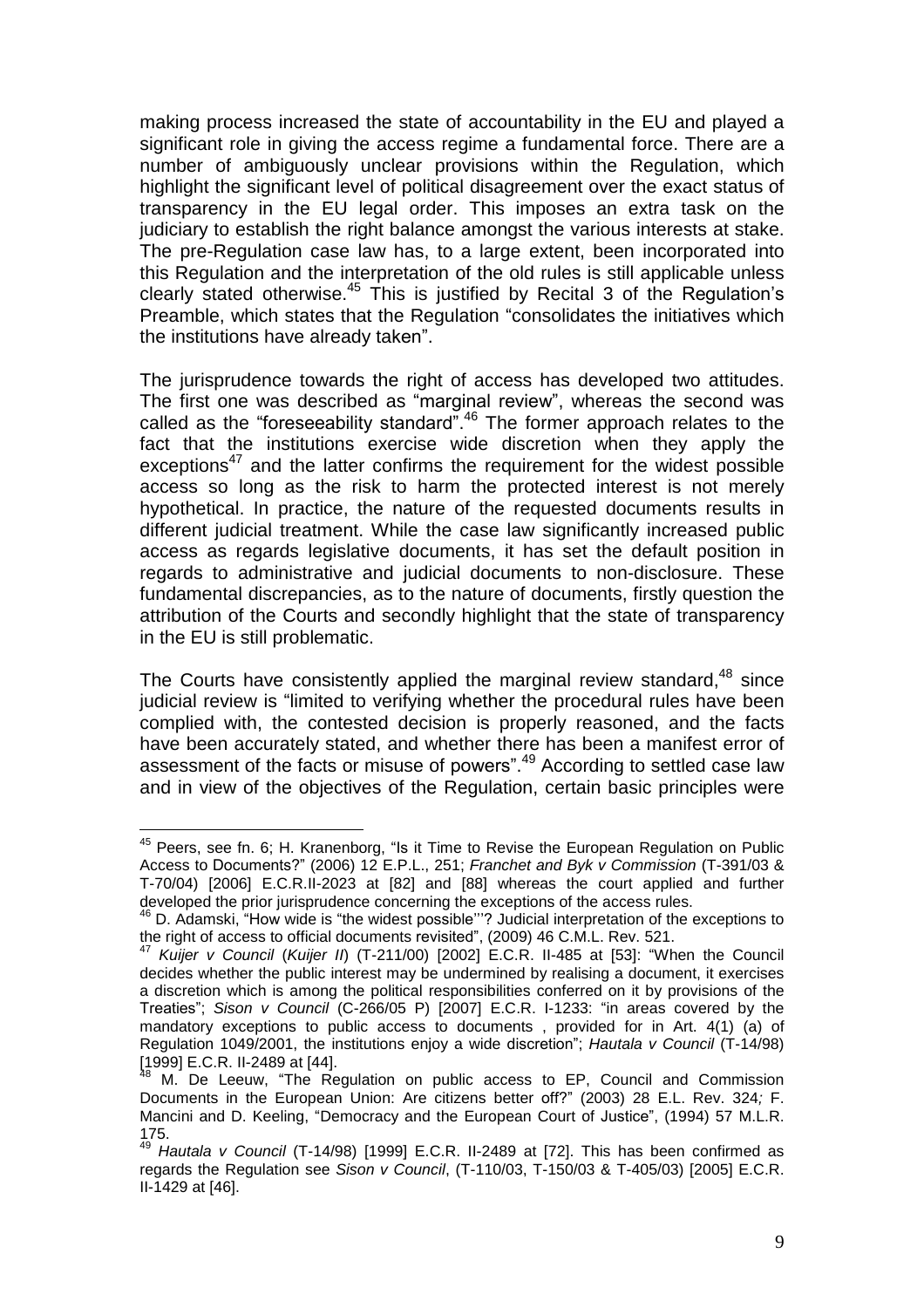established and as a result the exceptions set out in art. 4 must be interpreted and applied strictly. It follows from this, that when the institution decides to rely on any of the exceptions "it must explain how access to that document could specifically and effectively undermine the interest protected by an exception".<sup>50</sup> This balancing task has been deemed essential and access cannot be denied without firstly appraising the requested documents on a case-by-case basis. Despite this careful and consistent emphasis in support of transparency, there is a parallel development of a set of general presumptions (against openness) which fits unwell and to a certain extent defeats the very purpose of the widest access emphasised categorically during the past 20 years.<sup>51</sup> More fundamentally, this approach reveals that the EU Courts have taken a rather limited line on openness which necessarily contributes to the debate about the lack of accountability in the EU. The following, therefore, sets out the basic provisions of the Regulation and reconsiders at length the role played by the Courts in giving the access regime force in order to enhance the citizens' ability to access information in the context of legislative, administrative and judicial documents.

The purpose of the Regulation, as set out in art. 1, is "to define the principles, conditions and limits on grounds of public or private interest governing the right of access to European Parliament, Council and Commission documents … in such a way as to ensure the widest possible access to documents … to establish rules ensuring the easiest possible exercise of this right … and to promote good administrative practice on access to documents". To ensure for this, any European citizen and any natural or legal person residing or having its registered office in any of the Member States can apply to access any documents.<sup>52</sup>

The Regulation reflects the overall intention, specified in the second subparagraph of art. 1 TEU, to mark a new stage in the process of creating an even closer Union among the peoples of Europe, in which decisions are taken as openly and as closely as possible to the citizen. It is noted in the Recital 2 of the Regulation's Preamble that there is a direct causal link to the fundamental right of European citizens and residents to have access with the democratic nature of the EU institutions.

Art. 2 of the Regulation sets out the basic provisions and its wording is very similar to that of art. 255(1) EC Treaty, now art. 15 TFEU, whereas art. 2(3) defines the scope of the Regulation. This provides:

"This Regulation shall apply to all documents held by an institution, that is to say, documents drawn up or received by it and in its possession, in all areas of activities of the European Union".

This marks a huge change to the pre-Regulation regime. Under the Code of Conduct, documents held by the institutions but authored by third parties and Member States needed to be directed to them since they were not covered by

<sup>50</sup> *Borax v Commission* (T-121/05) [2009] E.C.R. II-27.

<sup>51</sup> See *LPN and Finland v Commission* (C-514/11 P) not yet reported.

 $52$  art. 2(2) of the Regulation.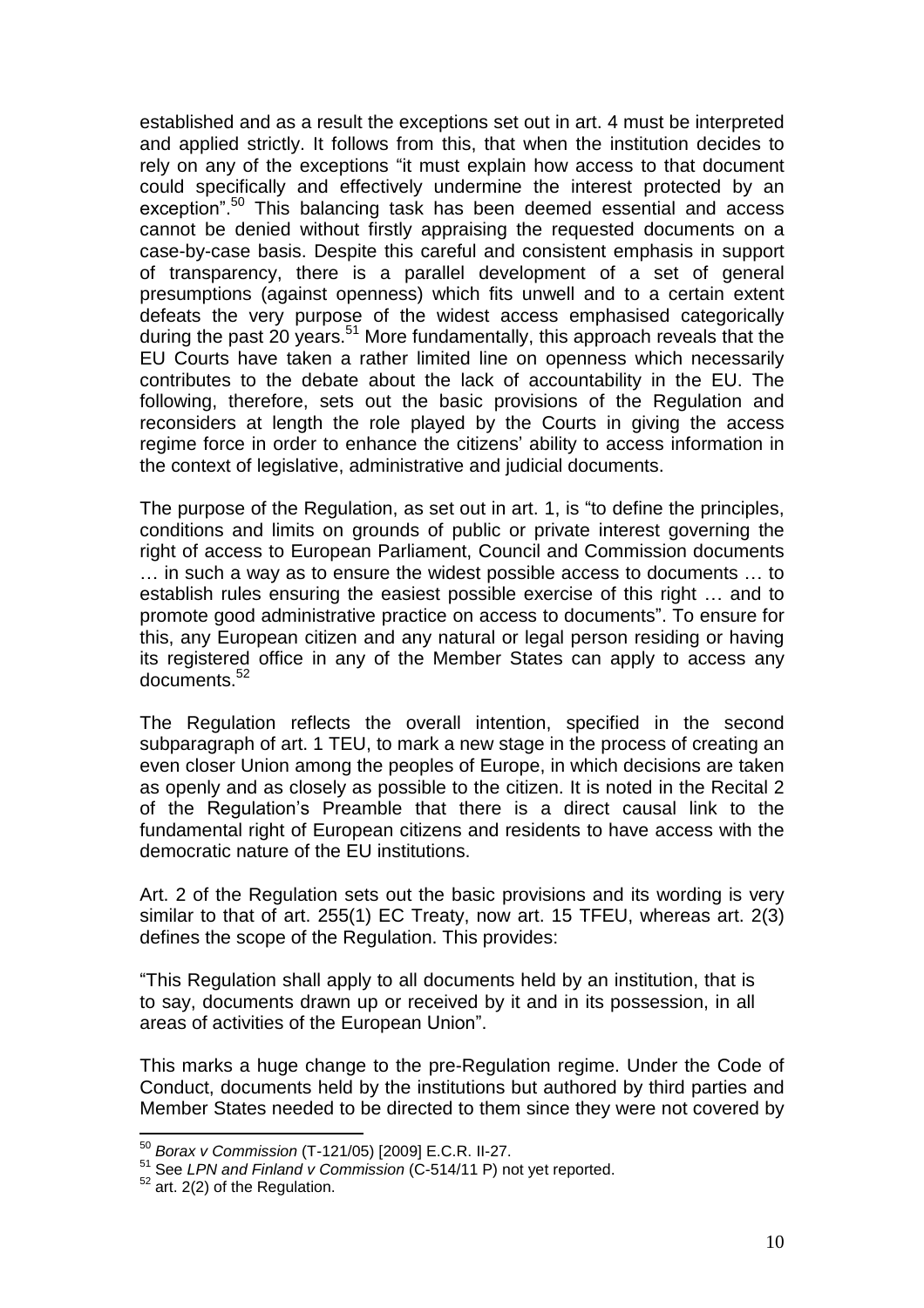the access rules. This broader access constitutes undoubtedly the most important obvious step forward in respect of the former situation.<sup>53</sup> Yet, the institutions continuously rely on art. 4 to deny access.

There are four types of exceptions: mandatory, "discretionary"<sup>54</sup>, the protection of the decision-making process and, finally, documents originating from third parties and Member States. Art. 4(1) is written in mandatory terms and provides that:

"the institutions shall refuse access to a document where disclosure would undermine the protection of:

(a) the public interest as regards:

- public security,

- defence and military matters,

- international relations,

- the financial, monetary or economic policy of the Community or a Member State;

(b) privacy and the integrity of the individual, in particular in accordance with the Community legislation regarding the protection of personal data".

This category of exception precludes access to any of the documents falling within it and calls for no balancing of interests at stake. If the institutions can prove that the documents fall into this category, refusal is automatically justified.<sup>55</sup>

The second category of exceptions, set out in art. 4(2) and written again in mandatory terms, requires a balancing exercise of the protected interests *visà-vis* disclosure. This provides:

"[t]he institutions shall refuse access to a document where disclosure would undermine the protection of:

- commercial interests of a natural or legal person, including intellectual property,

- court proceedings and legal advice,

- the purpose of inspections, investigations and audits,

unless there is an overriding public interest in disclosure".

 $53$  Peers, see fn. 6; De Leeuw, see fn. 20.

 $54$  The inverted commas highlight my view that this category of exceptions is not really discretionary since it is written in the same mandatory way as the exceptions in Art. 4(1) but subject to a public interest override in favour of disclosure.

<sup>&</sup>lt;sup>55</sup> H. Kranenborg, "Access to documents and data protection in the European Union: On the public nature of personal data" (2008) 45 C.M.L. Rev. 1079; *Sison v Council*, [2005] E.C.R. II-1429; *Kuijer (II) v Council* (T-211/00, T-110/03, T-150/03 & T-405/03) [2002] E.C.R. II-485; *Hautala v Council*, (T-14/98) [1999] E.C.R. II-2489; *Sweden and Others* v *API and Commission* (C-514/07 P, C-528/07 P & C-532/07 P) [2010] E.C.R. I-8533; *Commission* v *Technische Glaswerke Ilmenau* (C-139/07 P) [2010] E.C.R. I-5885.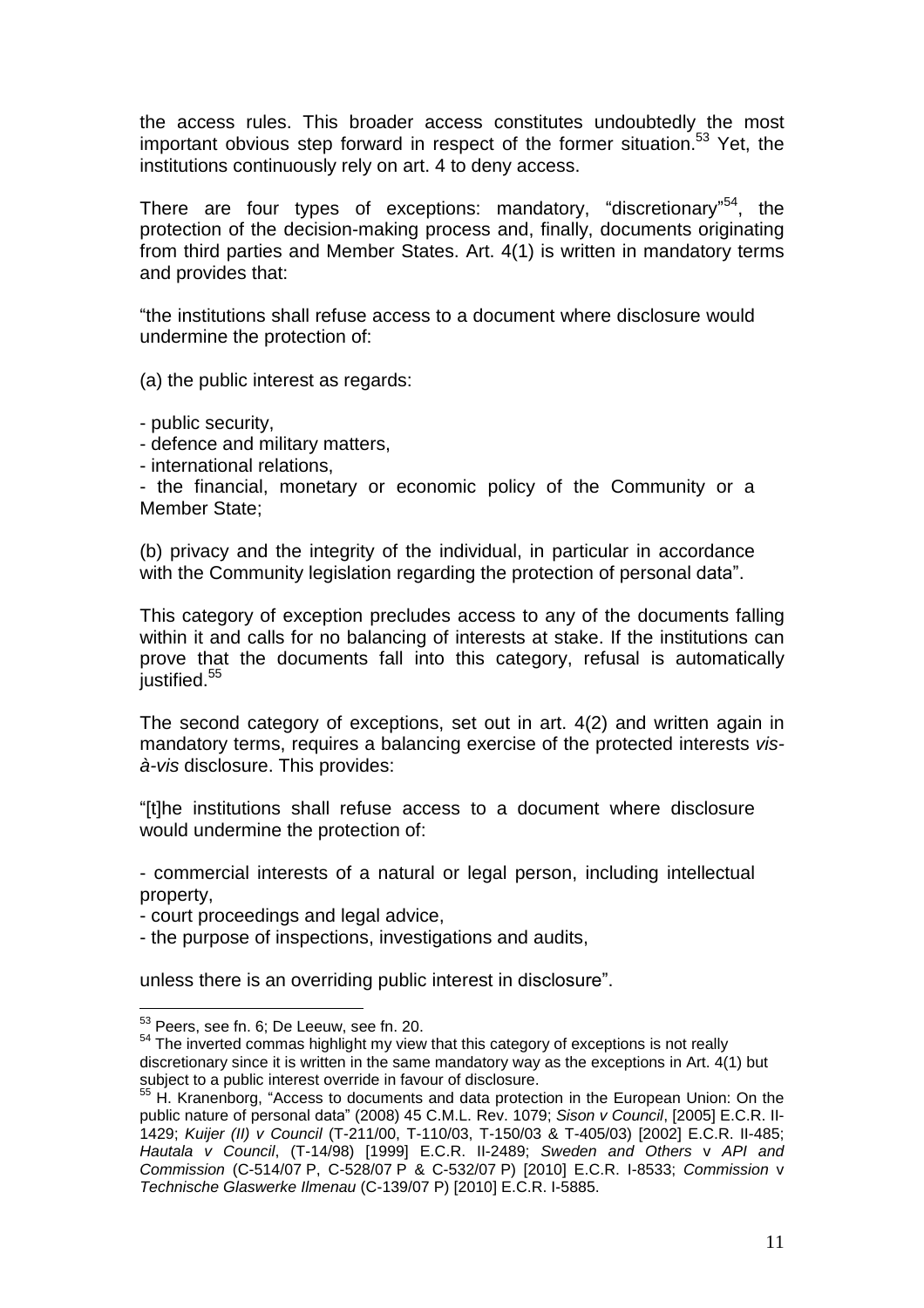The latter clause constitutes an "exception to the exception"<sup>56</sup> and if applicable the documents need to be released. The same balancing test is required for the decision-making process exception, the equivalent of the confidentiality exception provided by the Code of Conduct. The first indent of art. 4(3) provides that: "Access to a document, drawn up by an institution for internal use or received by an institution, which relates to a matter where the decision has not been taken by the institution, shall be refused". In addition, the second indent of art. 4(3) states that documents "containing opinions for internal use as part of deliberations and preliminary consultations within the institution concerned shall be refused even after the decision has been taken". Consequently, post decision only documents drawn and not merely possessed by the institution cannot be disclosed.<sup>57</sup> This type of exception may be invoked when it additionally passes a "stricter"<sup>58</sup> test according to the final part of art. 4(3): "disclosure of the document would seriously undermine the institution's decision-making process".

The application of the exceptions regarding legislative, administrative and judicial documents, as per settled case law, is discussed below.

# *Legislative Documents*

In *Turco,*<sup>59</sup> the applicant requested access to an opinion of the Council's legal service relating to a proposal for a Council Directive laying down the minimum standards for the reception of applicants for asylum in Member States.<sup>60</sup> The General Court, in keeping with prior case law, reiterated that denial of access must be based on concrete and individual examination. But nevertheless, the Council's generality was justified by the fact that giving additional information would deprive the exception relied upon of its effect. $61$  The rationale behind the legal advice exception, according to the Court, is to avoid uncertainty by raising doubts over the legality of EU legislation,<sup>62</sup> to secure independence of the legal service and to protect the interest of institution to receive independent and frank legal advice. $63$  In essence, the Court ruled that the legal advice exception should escape the well-established duty, incumbent on institutions, to carry out the one by one assessment of the requested documents and that the public interest override will never apply. This is because it would be impossible to conceive a different scenario than the *Turco's* factual background which would advocate for successful acceptance of the override.

<sup>56</sup> H. Kranenborg and W. Voermans, *Access to Information in the European Union: A Comparative Analysis of EC and Member State Legislation,* (Groningen: Europa Law Publishing, 2005).

<sup>57</sup> *Batchelor v Commission* (T-250/08) [2011] E.C.R. II-2551.

<sup>&</sup>lt;sup>58</sup> Kranenborg and Voermans, see fn. 56.

<sup>59</sup> *Turco v Council* (T-84/03) [2004] E.C.R. II-4061

<sup>60</sup> *Turco v Council* (T-84/03) at [4].

<sup>61</sup> *Turco v Council* (T-84/03) at [74].

<sup>62</sup> *Turco v Council* (T-84/03) at [74].

<sup>63</sup> *Turco v Council* (T-84/03) at [79].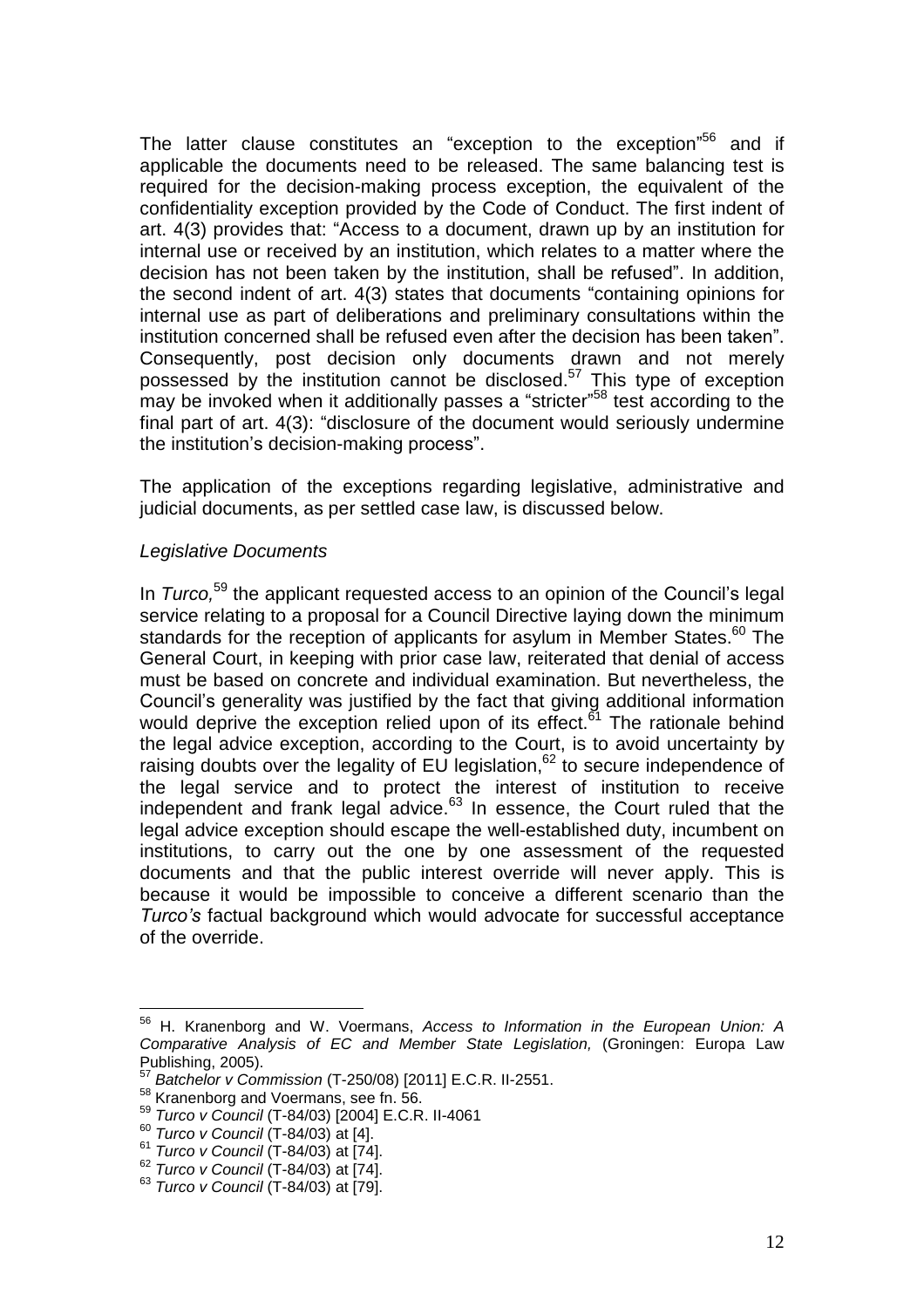In relation to legislative matters, this case law can no longer be considered as good law. The Court of Justice, in the joined cases of *Sweden and Turco v Council*, <sup>64</sup> invalidated the General Court's reasoning, upheld the appeal and ruled that the legal advice exception given in the remit of legislative proceedings must be released. The judgment addressed how institutions should deal with disclosure requests relating to legal advice. It was held that when institutions are asked to disclose such a document, they must carry out a specific three-stage procedure that corresponds to the three criteria outlined in the provision. $65$  Firstly, the institution must consider and satisfy itself that the document does relate to legal advice and whether any parts are covered by the exception.<sup>66</sup> The second stage is the requirement to consider whether disclosure of any parts of the document would undermine the protection of the advice. $67$  The Court noted that the exception must be understood in the light of the purpose of the Regulation. Under this, the exception "must be construed as aiming to protect an institution's interest in seeking legal advice and receiving frank, objective and comprehensive advice".<sup>68</sup> Finally, it is incumbent on the institution to balance the interest in non-disclosure against any possible countervailing interest, bearing in mind the overall purpose to secure the widest possible access, giving a reasoned judgment.<sup>69</sup>

What is most important for the interpretation given in *Turco* is the finding that that the General Court was erred in law to conclude that the *raison d'être* of the legal advice exception is not to fuel doubts over the legality of legislation. According to the wording of the judiciary, "it is in fact rather a lack of information and debate which is capable of giving rise to doubts in the minds of citizens, not only as regards the lawfulness of an isolated act, but also as regards the legitimacy of the decision-making process as a whole". $70$ Therefore, while the judgment increases public access as regards legal advice, it also more fundamentally places the access rules next to the principles of democracy and civil participation in the decision-making process. It does so in a way which highlights the ability of the citizenry to have access to information about the actions of the EU as one of its fundamental credentials.

By upholding the appeal, the Court of Justice reintroduced the cornerstone of the access regime in relation to the ability of the citizenry to assess the impact, comment upon and influence the development of policies and finally hold the "government" accountable, an activity which obviously cannot take place without maximum access to information. It follows clearly from the judgment that the EU is democratic because of the ability of the citizens to

<sup>64</sup> *Sweden and Turco v Council* (C-39/05P and C-52/05P) [2008] E.C.R. I-4723. See also A. Arnull, "Joined Cases C-39/05 P & C-52/05 P, Sweden and Turco v. Council, judgment of the Grand Chamber of 1 July 2008" (2009) 46 C.M.L. Rev. 1219; D. Adamski, "Approximating a workable compromise on access to official documents: The 2011 developments in the European courts" (2012) 49 C.M.L. Rev. 521.

<sup>65</sup> *Sweden and Turco v Council* (C-39/05P and C-52/05P) [2008] E.C.R. I-4723 at [37].

<sup>66</sup> *Sweden and Turco v Council* (C-39/05P and C-52/05P) at [38].

<sup>67</sup> *Sweden and Turco v Council* (C-39/05P and C-52/05P) at [40].

<sup>68</sup> *Sweden and Turco v Council* (C-39/05P and C-52/05P) at [42].

<sup>69</sup> *Sweden and Turco v Council* (C-39/05P and C-52/05P) at [44].

<sup>70</sup> *Sweden and Turco v Council* (C-39/05P and C-52/05P) at [59].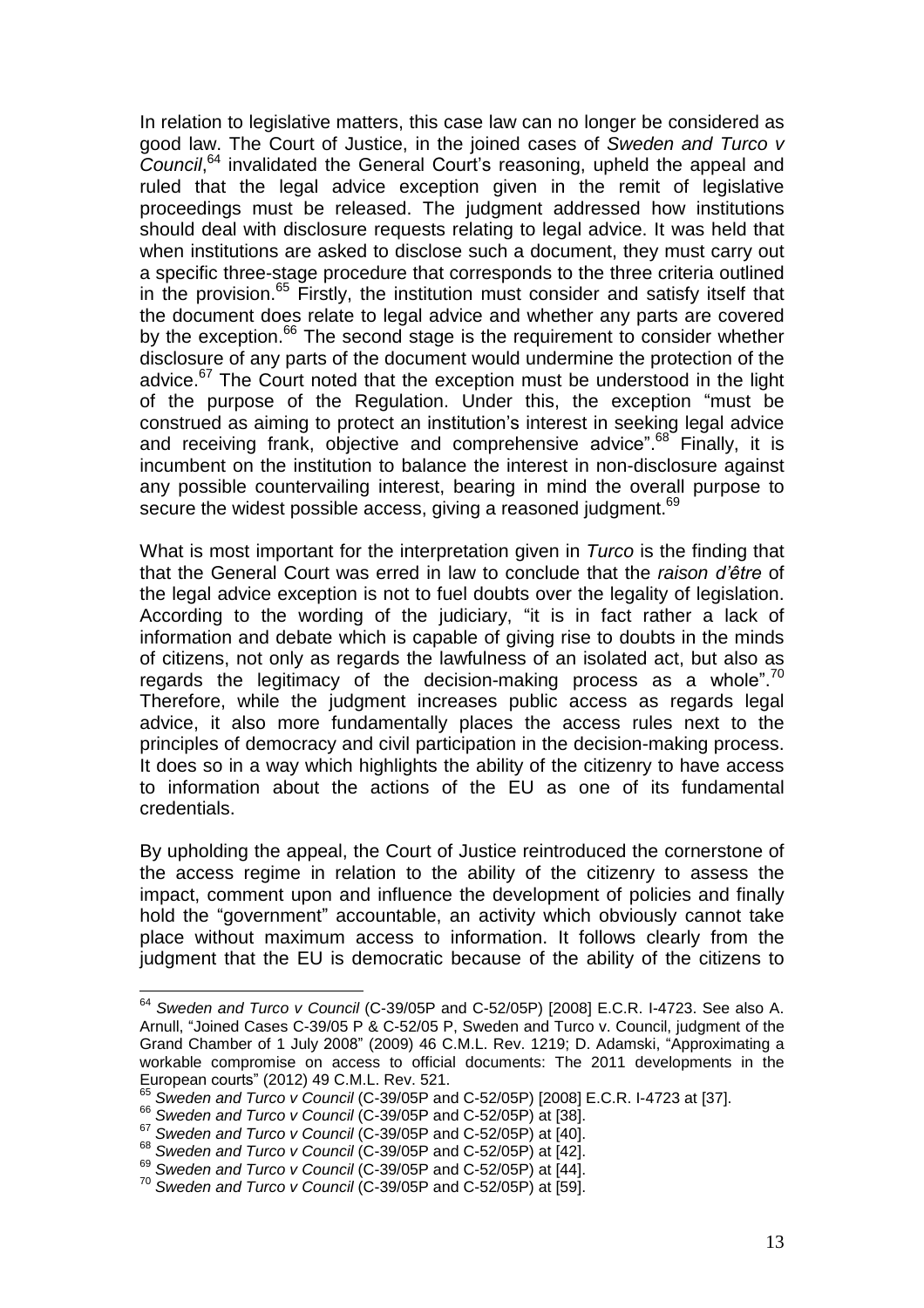stay informed. Similarly, the overriding public interest pressing for disclosure of the legal advice needs to be no different from the principles of openness, transparency, democracy and civil participation in the decision-making process which already underlie the Regulation.<sup>71</sup> The last limb of balancing is perhaps the greatest contribution of the Court in terms of accountability since it prioritises access amongst the countervailing interests at stake.

The validity of wider access in legislative matters was confirmed in *Access info*. <sup>72</sup> The General Court ruled that the Council erred not to disclose the identity of countries taking positions on the reform of the EU's access to documents rules. In light of this, the Court stated that "in no way demonstrated"<sup>73</sup> how publication of the country names would "seriously undermine its decision-making process".<sup>74</sup> It finds further that "if citizens are to be able to exercise their democratic rights, they must be in a position to follow in detail the decision-making process … and have access to all relevant information". <sup>75</sup> The Court of Justice confirmed this approach and rejected the appeal lodged by the Council.<sup>76</sup> The Council, however, in practice continues not to publish the names of the national delegations and full access is confined to a successful request under the Regulation.

The approach taken in *Turco* was very promising in terms of transparency and was described as "spectacularly" progressive. $\frac{1}{7}$  It has clearly provided with the foundations to disclose legal advice given also in the remit of the executive. This was recently upheld by the General Court and confirmed by the Court of Justice in *In't Veld.*<sup>78</sup> Yet, it is deemed necessary to revisit the wider contribution of *Turco*. A further and detailed examination indicates significant shortcomings of the judgment. In particular, the "general presumptions" line of reasoning undermines the fundamental nature of the access right. In this regard, the Court established that "[i]t is in principle, open to the Council to base its decisions […] on general presumptions which apply to certain categories of documents, as considerations of a generally similar kind are likely to apply to requests for disclosure relating to documents of the same nature."<sup>79</sup> The Court has effectively ruled that the Council, and by analogy all the other institutions, can deny access based on general considerations as opposed to the very well established rule for a specific and detailed examination. After the ruling, there now was every possibility that the institutions, the Commission in particular, would rely on general considerations to avoid carrying out a concrete appraisal of the requested documents. As a matter of principle, the Court after 15 years of construing the widest possible access reconsiders the essence of the right and finds that the institutions can now rely on general presumptions which by definition

<sup>72</sup> *Access Info Europe v Council* (T-233/09) [2011] E.C.R. II-1073.

 $\overline{a}$ <sup>71</sup> *Sweden and Turco v Council* (C-39/05P and C-52/05P) at [74].

<sup>73</sup> *Access Info Europe* (T-233/09) at [83].

<sup>74</sup> *Access Info Europe v Council* (T-233/09) [2011] E.C.R. II-1073 at [84].

<sup>75</sup> *Access Info Europe* (T-233/09) at [69].

<sup>76</sup> *Council v Access Info Europe* (C-280/11 P), not yet reported.

<sup>77</sup> Adamski, see fn. 46.

<sup>78</sup> *Sophie In't Veld v Commission* (T-301/10), not yet reported*; Council v Sophie In't Veld* (C-350/12 P), not yet reported.

<sup>79</sup> *Sweden and Turco v Council* (C-39/05P and C-52/05P) at [50].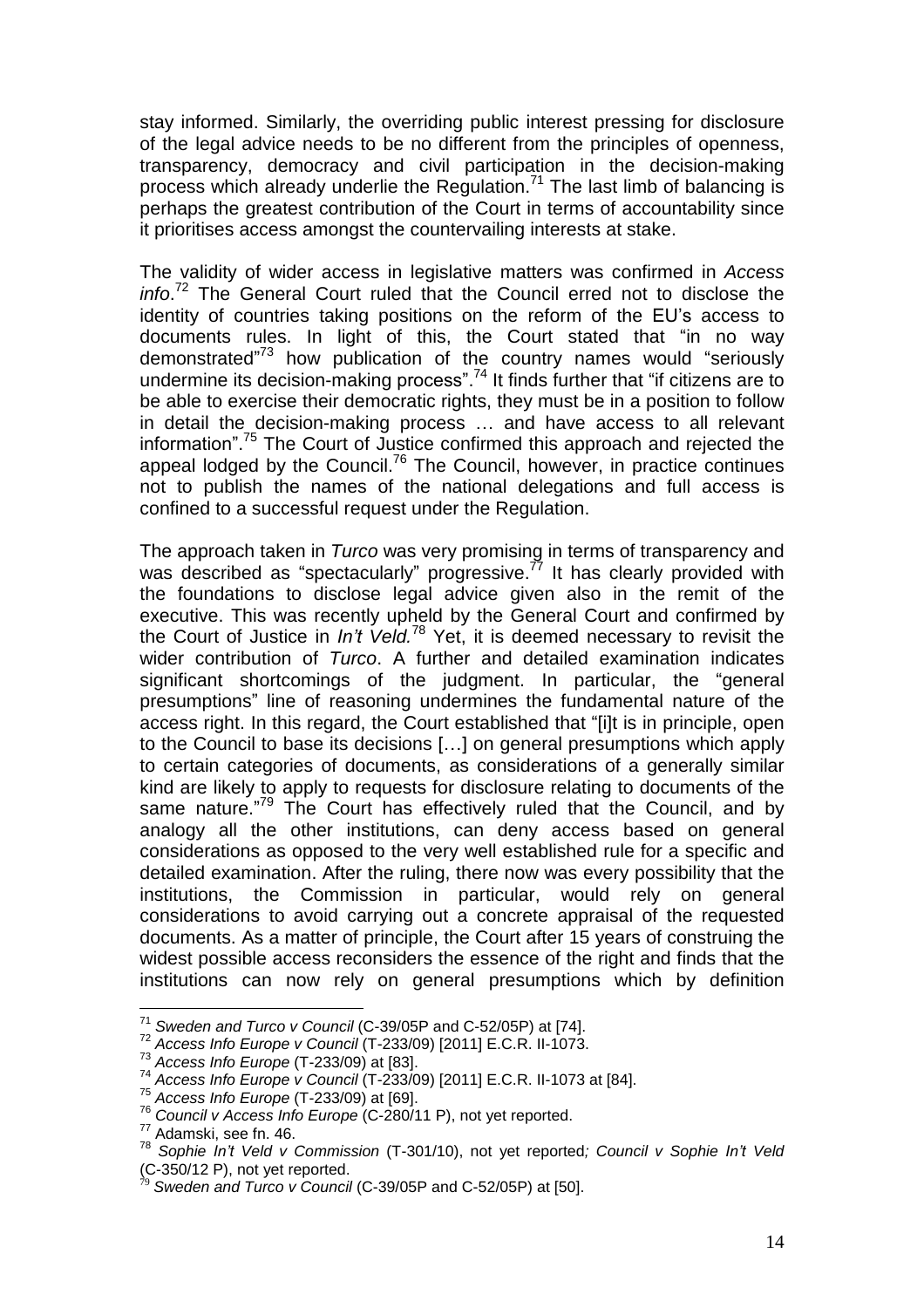constitute a threat to a properly reasoned decision. The later developments in the area of general presumptions provide sufficient evidence to revert what initially appears as spectacularly progressive. It has actually worsened the standards of accountability.

The development of general presumptions settles the law with the establishment of a clear distinction between legislative, administrative and judicial documents and confirms the widest possible access as regards legislative documents.<sup>80</sup> The later judgments in *TGI,<sup>81</sup> API,<sup>82</sup> Agrofert<sup>83</sup>* and *LPN<sup>84</sup>* show that the Court by citing *Turco* construed further the idea of presumptions and imposed unprecedented ramifications upon the access right and set the default position in relation to non-legislative documents to non-disclosure. The institutions can now offer a wide justification relating to the entire administrative file without even attempting to provide evidence that they have considered possible ways of dealing with the request. There is enough evidence which shows that the Commission denies access without even looking at the requested documents. Regrettably, they do so with the blessings of the Court. This is especially true in the light of the significant number of cases involving the application of general presumptions in relation to the administrative functions of the institutions. The following, therefore, considers this case law at length in this context and assesses the wider implications from the accountability perspective.

#### *Administrative documents: the end of the one by one examination?*

Despite the adoption of the Regulation, the state of transparency in the EU is still problematic. The institutions continuously rely on a culture of secrecy to deny access without even invoking the exceptions. This is clearly the case in regards to a large number of documents. In *Verein für Konsumenteninformation*, <sup>85</sup> a consumers' organisation, had sought access to the Commission's administrative file containing 47,000 pages. The Commission refused access to the entire file on the grounds that partial access "would have represented an excessive and disproportionate amount of work for it".<sup>86</sup> While art. 6(3) of the Regulation provides for an informal consultation aiming to find a fair solution, art. 7(3) provides that the time limit for handling an application can, under certain circumstances, be extended. The Regulation does not provide in any provision for the requirements of concrete and individual assessment to be abandoned under any circumstances. Similarly, the Court noted that in the absence of a fair solution mentioned in art. 6(3), the Regulation provides no ruling similar to the one

<sup>80</sup> <sup>80</sup> *Commission v Technische Glaswerke Ilmenau* (C-139/07 P) [2010] E.C.R. I-5885*; Association de la presse internationale a.s.b.l. (API) v Commission* (T-36/04) [2007] E.C.R. II-3201; *Commission v Agrofert Holding a.s.* (C-477/10 P), not yet reported; *LPN and Finland v Commission* (C-514/11 P) not yet reported.

<sup>81</sup> *Commission v Technische Glaswerke Ilmenau* (C-139/07 P) [2010] E.C.R. I-5885

<sup>82</sup> *Association de la presse internationale a.s.b.l. (API) v Commission* (T-36/04) [2007] E.C.R. II-3201

<sup>83</sup> *Commission v Agrofert Holding a.s.* (C-477/10 P), not yet reported.

<sup>84</sup> *LPN and Finland v Commission* (C-514/11 P), (not yet reported).

<sup>85</sup> *Verein für Konsumenteninformation v Commission* (T-2/03) [2005] E.C.R. II-1121.

<sup>86</sup> *Verein für Konsumenteninformation v Commission* (T-2/03) at [20].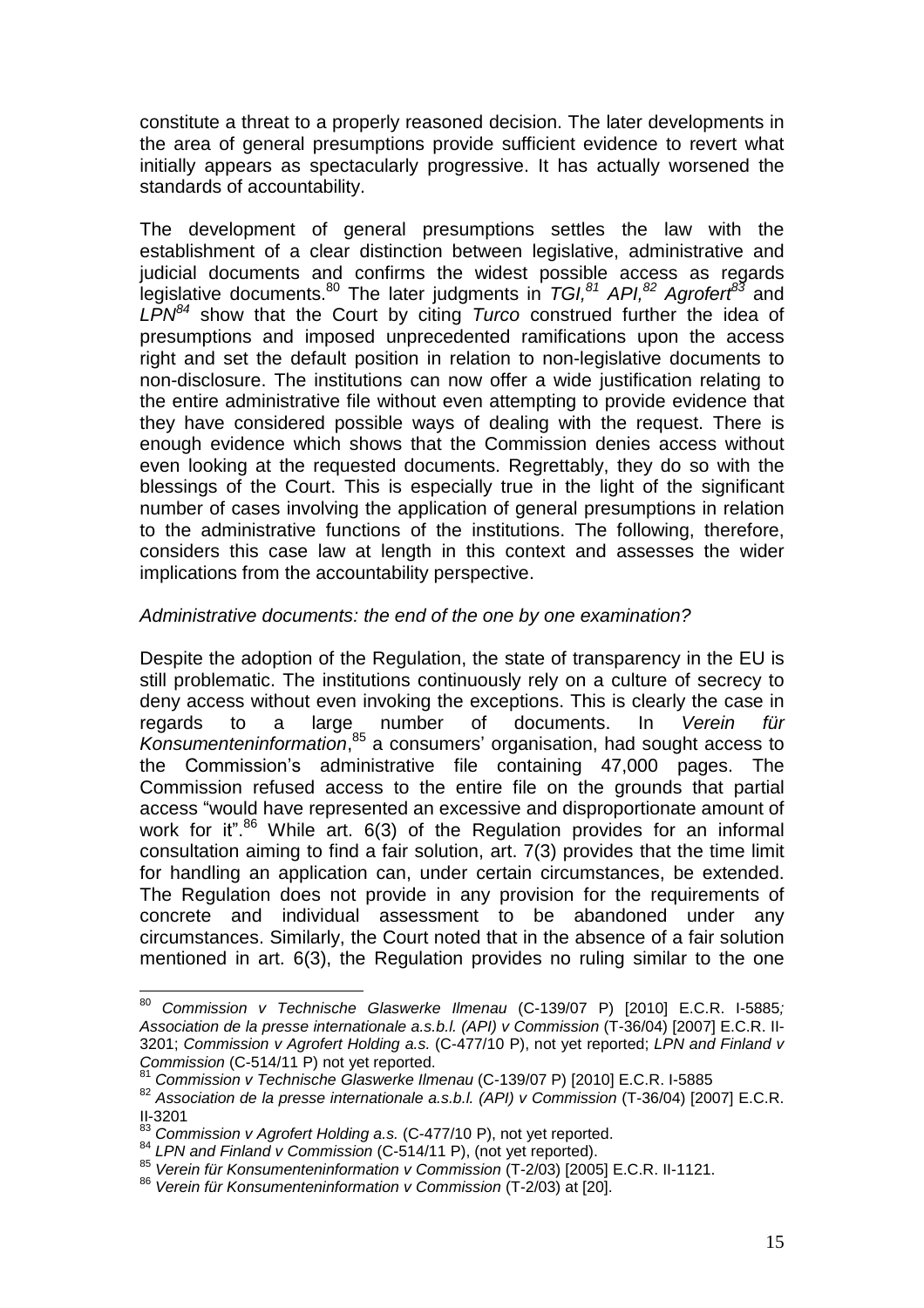developed through the jurisprudence of the Courts relating to the administrative burden. $87$  The Court moved on to note that the principle of proportionality may justify refusal of a concrete and individual examination to avoid cases where a manifestly unreasonable number of documents is requested which could result in paralysis of the proper functioning of the institution.<sup>88</sup>

According to the Court, art. 6(3) reflects the possibility that where a very large number of documents is requested the institution can "reconcile the interests of the applicant with those of good administration".<sup>89</sup> As a result, there can be cases, in addition to the line of case law as regards general presumptions, according to which no individual examination is required. The Court observed that the possibility of non-concrete assessment must satisfy four requirements:

i) The administrative burden entailed by concrete and individual examination must be heavy and exceed the limits of what may be reasonably required.

ii) The burden of proof rests within the institution relying on its unreasonableness.

iii) The institution must consult with the applicant in order to ascertain his interest and consider how it might adopt a measure less onerous than a concrete and individual examination.

iv) The institution must prefer the most favourable option to the applicant's right of access.<sup>90</sup>

With great respect to the judgment, the validity of the criteria quoted above can be questioned. The requirements lack proper foundation on the legislation. Had the legislature wanted to incorporate the pre-Regulation case law on administrative burden it would have had every opportunity to do so. The legislature did not incorporate the pre-Regulation case law because they could not see how this restriction could fit with the principle of the widest possible access and with the requirement to interpret the exceptions narrowly. This approach in conjunction with the set of presumptions against openness questions the role of the Court in giving the access regime force. Both appear in contrast to what would seem to be more appropriate in order to safeguard the fundamental nature of the access regime.

*LPN*<sup>91</sup> is the first case of the Court of Justice in relation to the applicability of "general presumptions" line of case law to infringement proceedings.  $T G^{\beta 2}$ has effectively made the documents relating to the administrative functions of

 $\overline{\phantom{a}}$ 

<sup>87</sup> *Verein für Konsumenteninformation v Commission* (T-2/03) at [96].

<sup>88</sup> *Verein für Konsumenteninformation v Commission* (T-2/03) at [101].

<sup>89</sup> *Verein für Konsumenteninformation v Commission* (T-2/03) at [101].

<sup>90</sup> *Verein für Konsumenteninformation v Commission* (T-2/03) at [112-115].

<sup>91</sup> *LPN and Finland v Commission* (C-514/11 P), (not yet reported).

<sup>92</sup> *Commission v Technische Glaswerke Ilmenau GmbH* (*Technische Glaswerke*) (C-139/07

P) [2010] E.C.R. I-5885 at [60].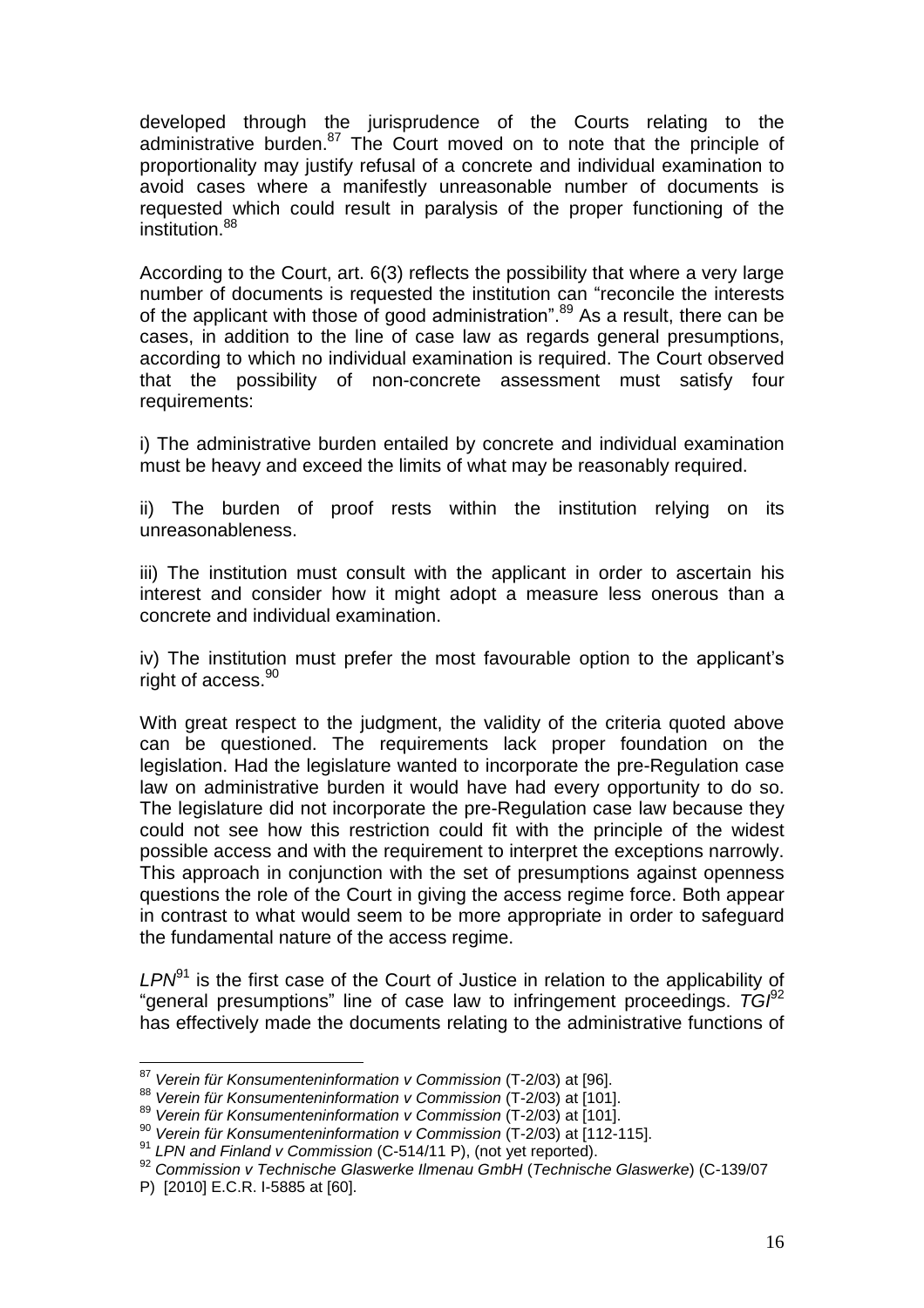the institutions essentially exempted from the one to one assessment since the Commission denied access without even looking at them and acknowledged that the public interest override will never apply unless particularly pertinent. Therefore, *LPN<sup>93</sup>* guidance in relation to the application of general presumptions to infringement proceedings and the extent to which the override cannot be applied becomes more significant.

Citing *TGI* and *Turco*, the Court confirmed the existence of a general presumption in the administrative file, in what appears to be a new development, to cover infringement proceedings, and held that to grant access to the file would endanger their protection (para 126 et seq. of the General Court). On appeal, the applicants, LPN and Finland, argued that the Commission denied access without carrying out, in violation of settled case law, a concrete and individual assessment of the requested documents.<sup>94</sup> The Court ruled "… that it can be *presumed* (emphasis added) that the disclosure of the documents concerning an infringement procedure during its prelitigation stage risks altering the nature of that procedure and changing the way it proceeds and, accordingly, that disclosure would in principle undermine the protection of the purpose of investigations, within the meaning of the third indent of Article 4(2) of Regulation No 1049/2001".<sup>95</sup>

The approach taken in *LPN* is fairly contentious, vague and in direct contrast with the Treaty framework, in particular with the requirements to take decisions as openly as possible pursuant to art. 1 TEU as well as with the overall wording of the Regulation. The Regulation provides with no basis for the establishment of general presumptions. The Court of Justice's position regarding the administrative functions of the institutions and the applicability of a presumption against openness has significant constitutional ramifications on the fundamental aspect of the access right and incorporates limitations without the required level of explanation and clarity. Additionally, the Court fails to take into account the overriding public interest in the area. Overall, the judgment makes one to wonder if such an override cannot be established in an area where possible violations of EU law by Member States might take place then remains difficult to conceive a scenario where the override would ever be accepted by the Court.

As a consequence, *LPN* confirms the applicability of a general presumption against openness in infringement proceedings. It treats in a rather paradoxical way a respectable non-governmental organisation as a mere "busybody" unable to invoke successfully the override. We see the Court to confirm categorically that openness secures public oversight of the EU's decisionmaking describing it as one of the fundamental credentials of the Union's democratic society. Yet, we have evidence that the same Court provides with little or no contribution in relation to the opening up of the administrative functions of the institutions. The judgment significantly decreases public access and leaves intact the possibility of the Commission, and by analogy the other institutions, to refuse access as regards to the whole of the

<sup>93</sup> *LPN and Finland v Commission* (C-514/11 P), (not yet reported).

<sup>94</sup> *LPN and Finland v Commission* (C-514/11 P), at [35].

<sup>95</sup> *LPN and Finland v Commission* (C-514/11 P), at [65].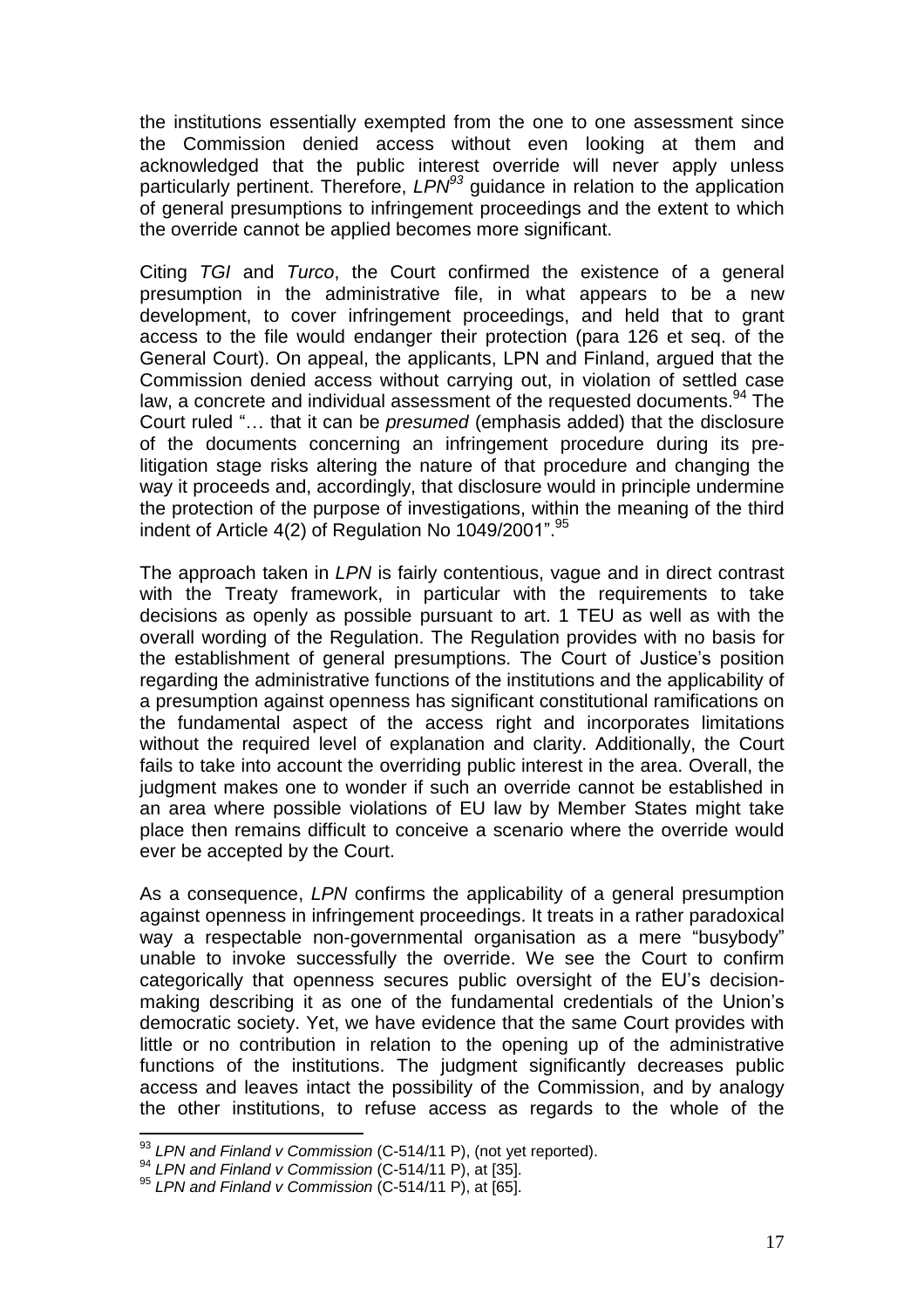administrative file without even looking at them, leaving aside the generic obligation to appraise on a document-by-document basis.

Equally restrictive is the approach of the Court in relation to its own documents. Currently, it is presumed that disclosure of judicial documents is capable of causing harm, in a foreseeable way, to the outcome of court proceedings. In *API*, *<sup>96</sup>* a non-profit-making organisation of foreign journalists, made a request to have access to the Commission's submissions regarding, *inter alia*, a number of ongoing cases and one which, although closed, was related to an open case. $^{97}$  The General Court ruled that the Commission could provide with a blanket refusal in relation to all written documents so long as the oral argument had not yet been presented. The rationale is to protect the interest of the litigant from external pressure until the case reaches the final stage of the hearing.  $98$ 

With great respect, the Court's ruling was simply wrong to find that the Commission was in a position to refuse access to the whole category of judicial documents without following a concrete and individual examination and without stating its detailed reasons. The blanket refusal accepted by the Court, justified only by the fact that the litigant needs to protect its litigious interest and stay free from external pressure, seems to misunderstand the rationale of the access to documents regime.<sup>99</sup> More importantly, it leaves the access to documents regime at a vulnerable stage. The mere fact that a document referred to in the application for access concerns an interest protected by an exception does not necessarily justify application of that exception. The exceptions are applicable only if the institution had previously assessed whether access to the document would specifically and actually undermine the protected interest and, if so, there was no overriding public interest under art. 4(2) and (3). The risk of the protected interest being undermined must not be purely hypothetical. Consequently, the examination which the institution must undertake needs to be carried out in a concrete manner and be apparent from the reasons given. Only a concrete and individual examination, as opposed to an abstract, overall examination, would enable the institution to assess the possibility of granting the applicant partial access pursuant to art. 4(6) of the Regulation. The institution's obligation to undertake this type of assessment is applicable to all the exceptions found in paragraphs 1 to 3 of art. 4.

<sup>96</sup> *Association de la presse internationale a.s.b.l. (API) v Commission* (T-36/04) [2007] E.C.R.  $\frac{11}{97}$ -3201

<sup>97</sup> *Honeywell International* v *Commission* (T-209/01) [2005] E.C.R. II-5527 and *General Electric* v *Commission* (T-210/01) [2005] E.C.R. II-5575; *Airtours v Commission* (T-342/99) [2002] E.C.R. II-2585; *Commission* v *Austria* (C-203/03) [2005] E.C.R. I-935; *Commission* v *United Kingdom* (C-466/98) [2002] E.C.R. I-9427; *Commission* v *Denmark* (C-467/98) [2002] E.C.R. I-9519; *Commission* v *Sweden* (C-468/98) [2002] E.C.R. 1-9575; *Commission* v *Finland* (C-469/98) [2002] E.C.R. I-9627; *Commission* v *Belgium* (C-471/98) [2002] E.C.R. I-9861; *Commission* v *Luxembourg* (C-472/98) [2002] E.C.R. I–9741; *Commission* v *Austria* (C-475/98) [2002] E.C.R. I-9797; and *Commission* v *Germany* ("the *Open Skies* cases') (C-476/98) [2002] E.C.R. I-9855.

<sup>98</sup> *Association de la presse internationale a.s.b.l. (API) v Commission* (T-36/04) [2007] E.C.R. II-3201 at [99].

<sup>99</sup> P. Leino, "Just a little sunshine in the rain: The 2010 case law of the European Court of Justice on access to documents" (2011) 48 C.M.L. Rev. 1215.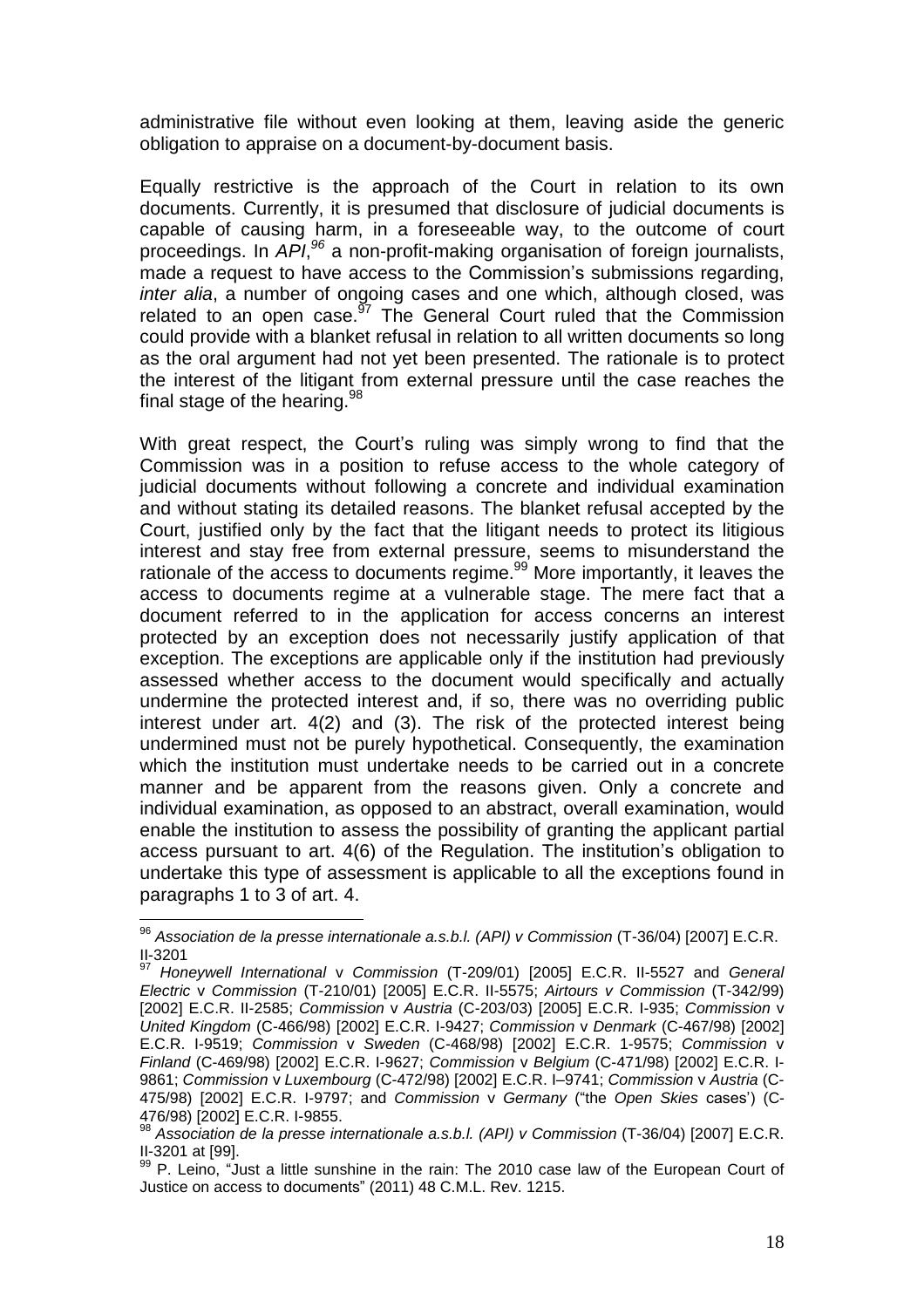On appeal, the Court reiterated that the institutions may base their decisions on general presumptions since considerations of a similar kind are likely to apply to documents of the same nature.<sup>100</sup> The Court confirmed that judicial documents are covered by a general presumption against openness and that disclosure of the pleadings would undermine their protection, covered by the exception of the second indent of art. 4(2), while those proceedings remain pending.<sup>101</sup> As a result, the Commission bears no obligation "to carry out a concrete assessment of each document requested in order to determine whether, given the specific content of that document, its disclosure would undermine the court proceedings to which it relates".<sup>102</sup>

With this judgment, the Court of Justice significantly curtailed the already limited, public access as regards Court proceedings. Post *API*, the burden of proof to rebut the general presumption of non-disclosure rests on the applicant, whereas previously the institutions had the burden to prove that concrete and individual examination was not necessary.<sup>103</sup> This is deeply unsatisfactory for the state of transparency and openness and in conjunction with the finding that the overriding public interest in transparency can only be taken into account as long as it is particularly pertinent leaves with no access right as regards judicial documents. $104$  Consequently, the decision of the Court comprises of poor jurisprudence in terms of accountability mainly for two reasons. Firstly, it decreases dramatically public access as regards judicial documents and sets the default position to non-disclosure and more fundamentally, it has the effect of transforming judicial activities from a discretionary to a mandatory category which results automatically to nondisclosure.

While it might reasonably be argued that non-disclosure of judicial documents might harm the particular sensitive nature and serenity of the proceedings, it is still apparent that the case law has narrowed the constitutional nature of the right without adequate explanation and clarity and has set the default position for judicial documents to non-disclosure. This interpretation applies to all of the executive powers of the Commission, for instance under the state aid and merger control procedures where the Court has established that a clear distinction should be made between legislative and administrative documents. In *TGI*,<sup>105</sup> the Court confirmed the "settled case law" in relation to "...the existence of a general presumption that disclosure of documents in the

<sup>100</sup> *Sweden and Others* v *API and Commission* (C-514/07 P, C-528/07 P & C-532/07 P) [2010] E.C.R. I-8533 at [74].

<sup>101</sup> *Sweden and Others* v *API and Commission* (C-514/07 P, C-528/07 P & C-532/07 P) at [94].

<sup>102</sup> *Sweden and Others* v *API and Commission* (C-514/07 P, C-528/07 P & C-532/07 P) at [104].

<sup>103</sup> *Verein Fur Konsumenteinformation v Commission* (T-2/03) [2005] E.C.R. II-1121.

<sup>104</sup> *Sweden and Others* v *API and Commission* (C-514/07 P, C-528/07 P & C-532/07 P) at [157].

<sup>105</sup> *Commission v Technische Glaswerke Ilmenau* (C-139/07 P) [2010] E.C.R. I-5885; *Commission v Agrofert Holding a.s. (*C-477/10 P), not yet reported*; Commission v Editions Odile Jacob SAS* (C-404/10 P) not yet reported*; Guido Strack v Commission* (T-392/07) not yet reported.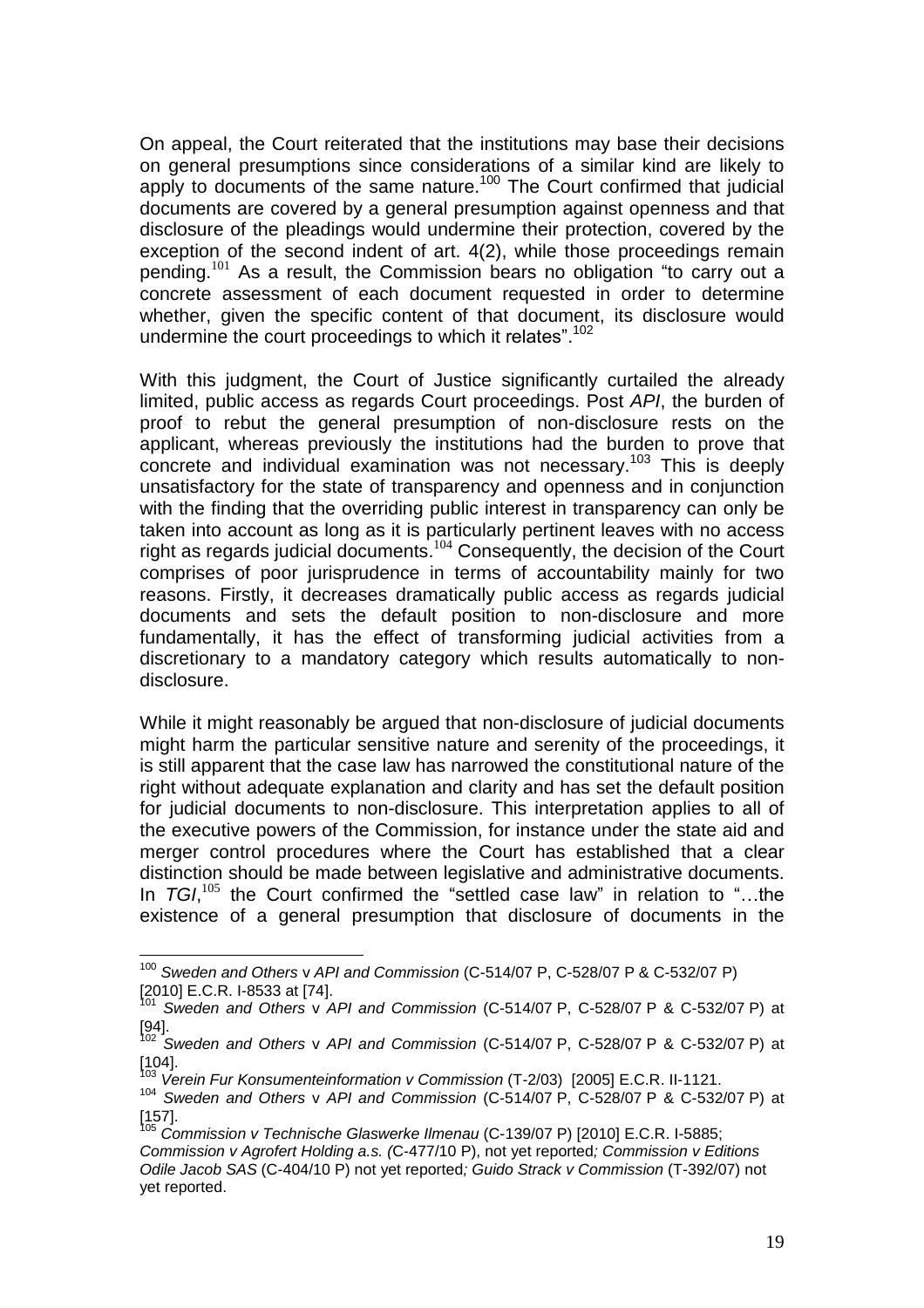administrative file in principle undermines protection of the objectives of investigation activities". $106$  Before examining the ongoing procedure to recast the existing Regulation and its problematic aspects, an overview of the application of the Member States' documents and the role played by the Court in interpreting this final exception is discussed below.

# *Art. 4(5) of the Regulation: documents originating from Member States*

This section reviews the nature of the documents regulated by art.  $4(5)^{107}$ which provides that "[a] Member State may request the institution not to disclose a document originating from that Member State without its prior agreement". Pursuant to Recital 15 of the Regulation, the Member States' legislation on access to official documents shall be unaffected since "it is neither the object nor the effect of that Regulation to amend national legislation on access to documents".<sup>108</sup> These provisions reflect what was agreed in Declaration No.35, annexed to the final Act of the Treaty of Amsterdam.

The General Court in the *Messina*<sup>109</sup> case did not rule explicitly that art. 4(5) grants the Member States a power of veto. It did so with its later rulings in the *IFAW*<sup>110</sup> and *Scippacercola*<sup>111</sup> cases. In *IFAW*, the General Court ruled that documents drafted by third parties can only be disclosed with the consent of the author, unless it is obvious that they can or cannot be disclosed. In the words of the judiciary, "consultation of the third party is, as a general rule, a precondition for determining whether the exceptions to the right of access provided for in art. 4(1) and (2) of the Regulation are applicable in the case of third-party documents".<sup>112</sup> As a result, when a Member State requests an institution not to disclose its own documents, the institution cannot do otherwise: "a request made by a Member State under Article 4(5) … [is] an instruction to the institution not to disclose the document in question".<sup>113</sup> The Court held that if institutions were entitled to disclose the documents despite a Member State's objection this would risk the *lex specialis* of art. 4(5) becoming a dead letter.<sup>114</sup> More regrettably, the General Court ruled that "[t]he Member State is under no obligation to state the reasons for any request made by it under Art. 4(5) of the regulation and, once it has made

 $\overline{a}$ <sup>106</sup> *Commission v Technische Glaswerke Ilmenau* (C-139/07 P) [2010] E.C.R. I-5885 at [61].

<sup>&</sup>lt;sup>107</sup> Prior to the delivery of the *IFAW* appeal it was argued in the legal literature that the Court was correctly interpreted that Art. 4(5) confers on a Member State the power to request the institution not to disclose the documents originating from it without its agreement. See B. Driessen, "Access to Member State documents in EC law: a comment", (2006) 31 E.L. Rev.*,* 906; For a criticism of this approach see: Cabral, see fn. 18 at 381.

<sup>108</sup> *Sweden v Commission* (C-64/05 P) [2007] E.C.R. I-11389 at [47].

*<sup>109</sup> Messina v Commission* (T-76/02) [2003] E.C.R. II-3203.

*<sup>110</sup> IFAW Internationaler Tierschutz-Fonts Gmbh v Commission* (T-168/02) [2004] E.C.R. II-4135.

*<sup>111</sup> Scippacercola v Commission* (T-187/03) [2005] E.C.R. II-1029

<sup>112</sup> *Scippacercola v Commission* (T-187/03) at [55].

<sup>113</sup> *Scippacercola v Commission* (T-187/03) at [58].

<sup>114</sup> *IFAW Internationaler Tierschutz-Fonts Gmbh v Commission* (T-168/02) [2004] E.C.R. II-4135.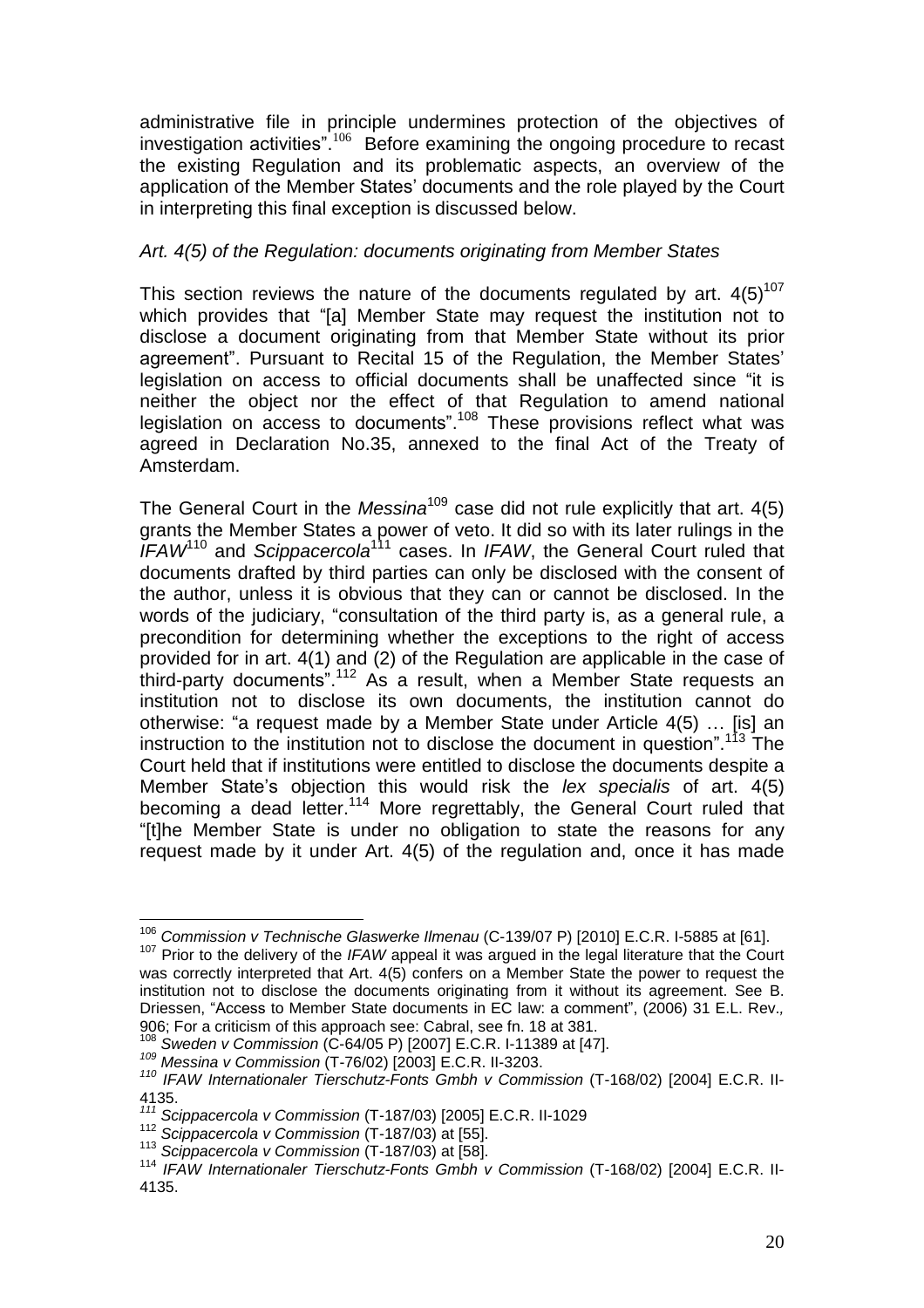such a request, it is no longer a matter for the institution to examine whether non-disclosure of the document in question is justified…". 115

Interpreting "request" to the effect that Member States have a veto power is, however, not in line with the distinction between art. 4(5) and art. 9(3). The latter directly provides for the release of sensitive documents subject to the originator's consent.<sup>116</sup> Had the legislator wanted to grant a veto power to the Member States, it would have had every opportunity to do so by adopting a similar wording as to the originator's consent in art. 9(3). The different wording adopted cannot justify similar treatment. The General Court ruled that if "request" was interpreted to mean that institutions were required to take into account the opinion of the Member State without necessarily following such an opinion, this would have resulted in equalising documents originating from any other third parties under art.  $4(4)^{117}$  with art.  $4(5)$  and, as such, rendering the provision of the latter a dead letter.<sup>118</sup> This argument, however, seems to be no less problematic. Under art. 4(5), Member States always have the possibility of expressing their views, even in cases where institutions consider it obvious that access must be given or denied. On the contrary, this is not the case for third parties' documents.

The Court of Justice ruled in the *IFAW*<sup>119</sup> appeal that Member States are obliged, under the duty of loyal cooperation, not to jeopardise the EU rules on access to documents. The Court has clarified that art. 4(5) does require joint implementation and cooperation amongst the administrations of the Member States and EU institutions. When the institution receives an application for access to a document drafted by any Member State, then a dialogue must take place in order to decide whether access must be granted. If the Member State objects, then it is required to do so within the time limits of art. 7(1) of the Regulation and justify the objection upon art. 4 (1) to  $(3)$ .<sup>120</sup> By not doing so, the institution is obliged to grant access, unless it considers that refusal must be denied following an assessment of art. 4. If the Member State provides a reasoned refusal, then the institution is obliged to incorporate it into its decision on access, allowing for the judicial review or the complaint procedure to the EU Ombudsman to take place.<sup>121</sup>

The Court of Justice held that a Member State may also rely on its national rules on access to documents, since "there is nothing in the Regulation to exclude the possibility that compliance with certain rules of national law ... could be regarded as an interest deserving protection on the basis of the

<sup>115</sup> *IFAW Internationaler Tierschutz-Fonts Gmbh v Commission* (T-168/02) at [58-59] <sup>116</sup> Peers, see fn. 6.

<sup>&</sup>lt;sup>117</sup> art. 4(4) of the Regulation provides that the documents drafted by third parties shall be disclosed after consulting the originators unless it is clear that they shall or shall not be disclosed.

<sup>118</sup> *IFAW Internationaler Tierschutz-Fonts Gmbh v Commission* (T-168/02) at [58].

*<sup>119</sup> Sweden v Commission* (C-64/05 P) [2007] E.C.R. I-11389. See also P. Leino, "Case C– 64/05 P, Kingdom of Sweden v. Commission of the European Communities and Others, Judgment of the European Court of Justice (Grand Chamber) of 18 December 2007" (2008) 45 C.M.L. Rev. 1469.

<sup>120</sup> *Sweden v Commission* (C-64/05 P) at [88].

<sup>121</sup> *Sweden v Commission* (C-64/05 P) at [89-90].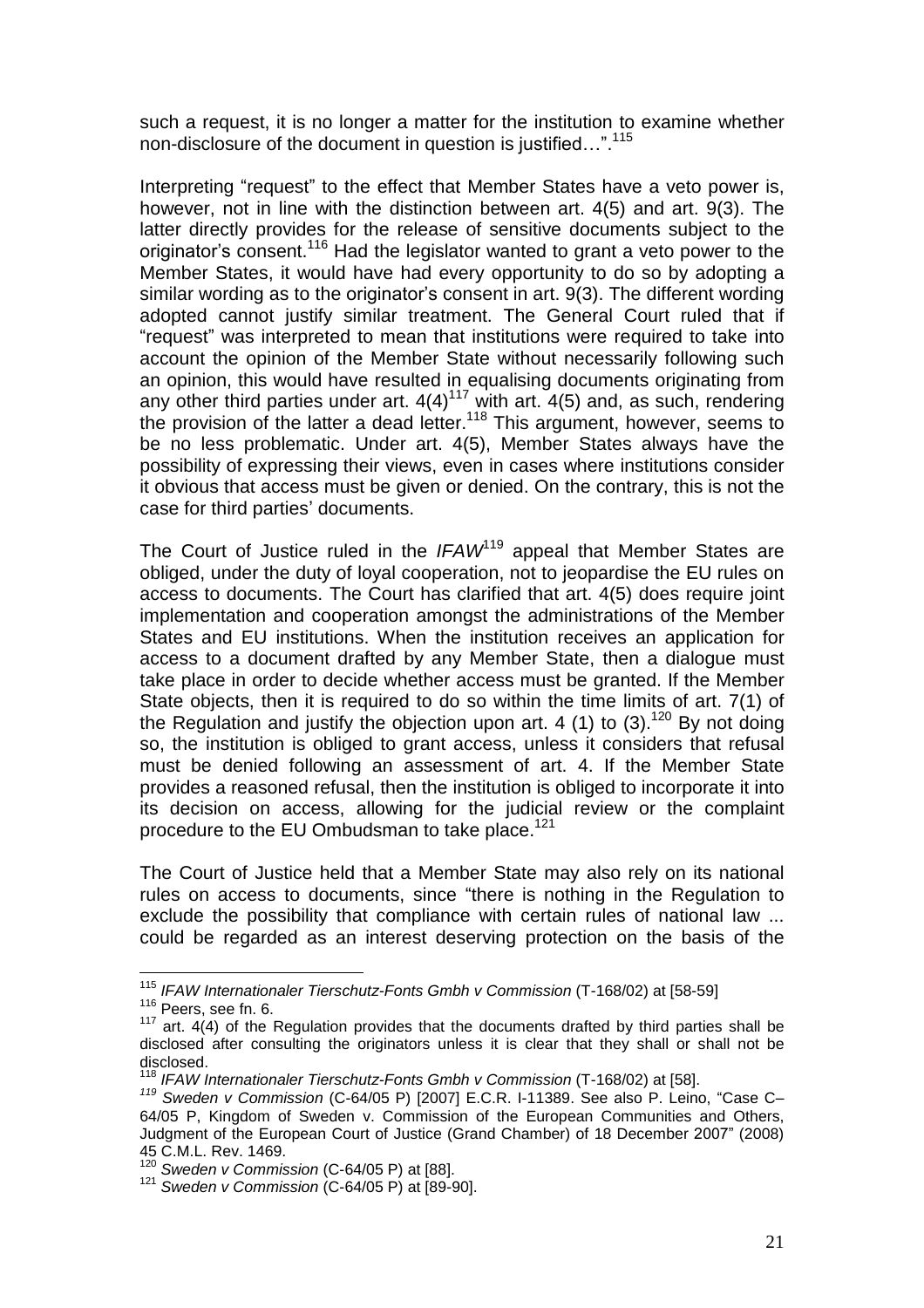exception laid down by that Regulation".<sup>122</sup> As a matter of principle, the finding that the exception does not provide Member States with an unconditional right of veto to object to the disclosure is of course again significant in terms of transparency. The judgment increased significantly public access as regards Member State documents and ruled that denial can only be justified by reference to art. 4(1) to (3) of the Regulation. In any case, contrary to what has been previously decided, a request given by any of the Member States cannot be interpreted as an absolute and unqualified power to prevent access regarding documents drafted by Member States. It is now clear from the judgment that the Court is prepared to apply a more stringent standard of judicial review as regards Member States' documents. This approach is important from the accountability perspective since a significant number of the decided cases concern refusals under art. 4(5).

Legislative procedure to amend the Regulation

In April 2008, the Commission published a legislative proposal to recast the Regulation.<sup>123</sup> Following the publication of the Commission's proposal, the EP adopted a number of amendments and, after the Parliament's requests, the Commission adopted a later proposal.<sup>124</sup> On 15 December 2011, the EP approved the proposal. In light of these developments, this section reviews the most problematic aspects of the proposal and assesses whether the EU is about to enhance the existing *status quo*. <sup>125</sup> As we have seen, the weak points of the current regime stem predominantly from the exceptions enshrined in the Regulation. Thus, in the amendment process, emphasis must be based upon the task of clarifying or even eliminating the exceptions. Rather regrettably, the procedure to recast the current access regime provides evidence to the contrary and the proposal itself is far from securing transparency.

In particular, art. 2(6) of the Commission's proposal reduces dramatically the current standards since it would leave outside the scope of the Regulation documents relating to individual decisions and investigations until the decision has been taken and the investigation has been closed or the act has become definitive. In addition, "documents containing information gathered or obtained from natural or legal persons by an institution in the framework of such investigations shall not be accessible to the public even after the closure of the investigation". At present, art. 4(2) of the Regulation provides that the disclosure of documents which would undermine the protection of inspections, investigations and audits shall be refused, unless there is an overriding public interest following disclosure. In principle, however, in *TGI*, <sup>126</sup> the Court of Justice confirmed that there is a general presumption that the disclosure of

 $\overline{a}$ <sup>122</sup> *Sweden v Commission* (C-64/05 P) at [84].

<sup>&</sup>lt;sup>123</sup> Proposal for a Regulation regarding public access to European Parliament, Council and Commission documents, COM (2008) 229 final (April 30, 2008), 2008/0090(COD).

 $124$  Proposal for a Regulation regarding public access to European Parliament, Council and Commission documents, COM (2011) 137 final (March 30, 2011), 2011/0073(COD).

<sup>&</sup>lt;sup>125</sup> For a general criticism of the Commission's proposal see N. Diamandouros, "Contribution of the European Ombudsman to the public hearing on the revision of Regulation 1049/2001 on public access to documents', speech delivered in the EP on 2 June 2008.

<sup>126</sup> *Commission v Technische Glaswerke Ilmenau* (C-139/07 P) [2010] E.C.R. I-5885.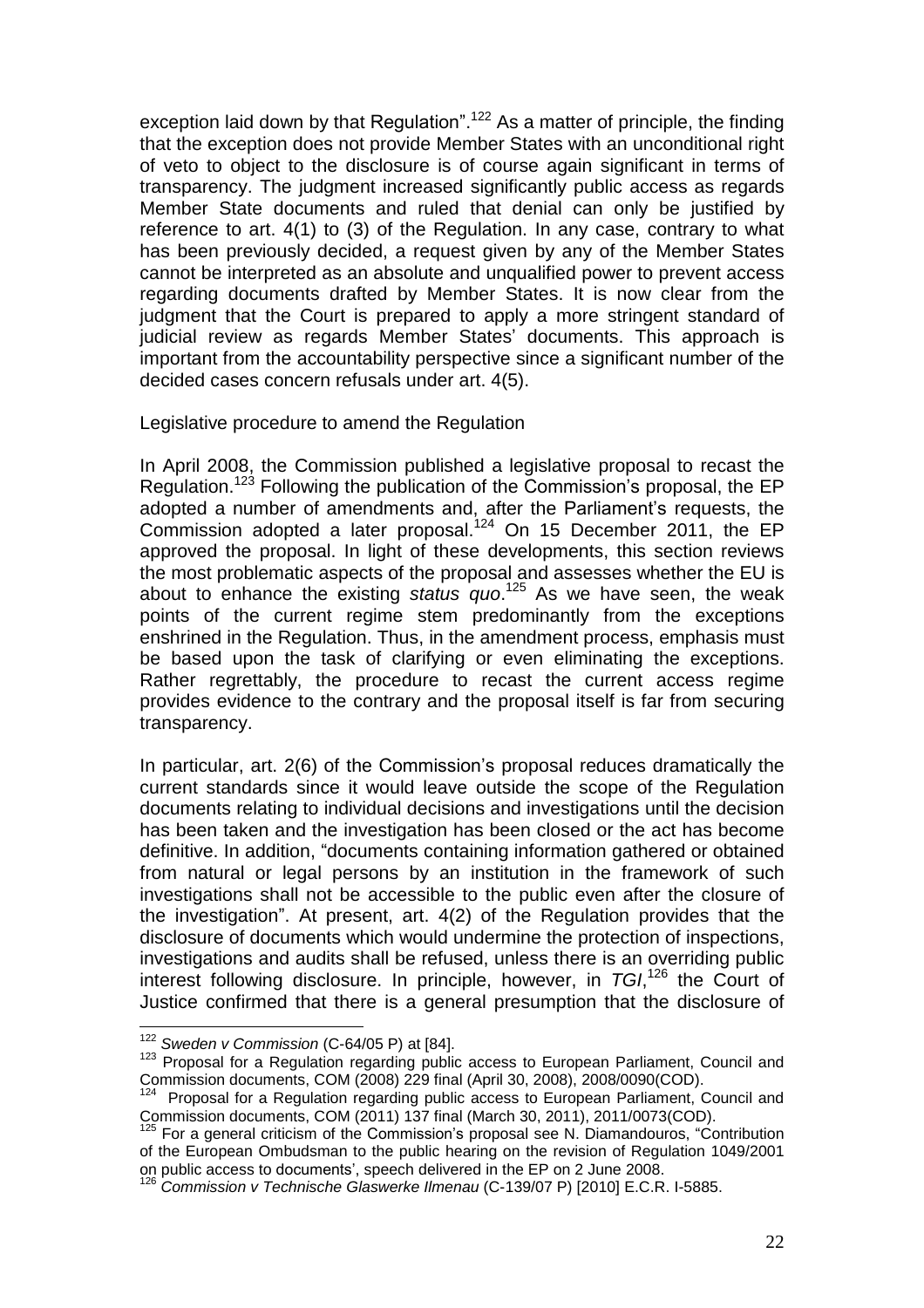investigation documents undermines their protection. If the proposed provision is adopted, in conjunction with *TGI*, this would constitute a step backwards in terms of the existing *status quo*, since this provision would not be protected by an overriding public interest in disclosure.

The proposal defines documents as "[a]ny content whatever its medium… drawn-up by an institution and formally transmitted to one or more recipients or otherwise registered, or received by an institution…". This would exclude a substantial number of documents from the scope of the Regulation since a document drawn up by any of the institutions would not be accessible unless formally transmitted or otherwise registered. The institutions may intentionally avoid transmitting or registering a document to exclude them from the scope of the Regulation. This would support a culture of secrecy and be in direct contrast with settled case law, which provides that access is not confined to the documents but rather to the information contained in them.<sup>127</sup> Consequently, the proposed definition is far from enshrining transparency and openness required by art. 1 TEU.

Art. 4(2)(c) of the proposal would regulate legal advice and Court proceedings and reads as follows:

"The institutions shall refuse access to a document where disclosure would undermine the protection of:

(c) legal advice and court, arbitration and dispute settlement proceedings".

This exception does not take into account *Turco*. <sup>128</sup> It should be amended to reflect that following a concrete and individual examination of the documents requested access to legal opinion should be rightly granted or denied. In addition, legal advice relating to procedures leading to a legislative act or a non-legislative act of general application should be excluded from the exception and therefore be disclosed.

Currently, according to art. 4(3) of the Regulation, a document drawn up for internal use or received shall, pending the making of a decision, shall be refused if disclosure would seriously undermine the institution's decisionmaking process. Once the decision has been taken, the exception refers only to documents containing opinions for internal use as part of the deliberations and preliminary consultation. In either case, documents need to be disclosed if there is an overriding public interest in disclosure. These provisions apply to the negotiating position of the Member States and the Council in relation to legislative proposals. The proposed art. 4(3) would diminish standards dramatically to cover not only documents drawn up for internal use or received by an institution, but all documents. This is very disappointing because of the obligation to decide about legislation openly which constitutes enough justification to exclude the legislative activity from the scope of the exception. In order to do so and to improve current standards, this provision

<sup>127</sup> *Hautala v Council* (C-353/99 P) [2001] E.C.R. I-9565.

<sup>128</sup> *Sweden and Turco v Council* (C-39/05P and C-52/05P) [2008] E.C.R. I-4723.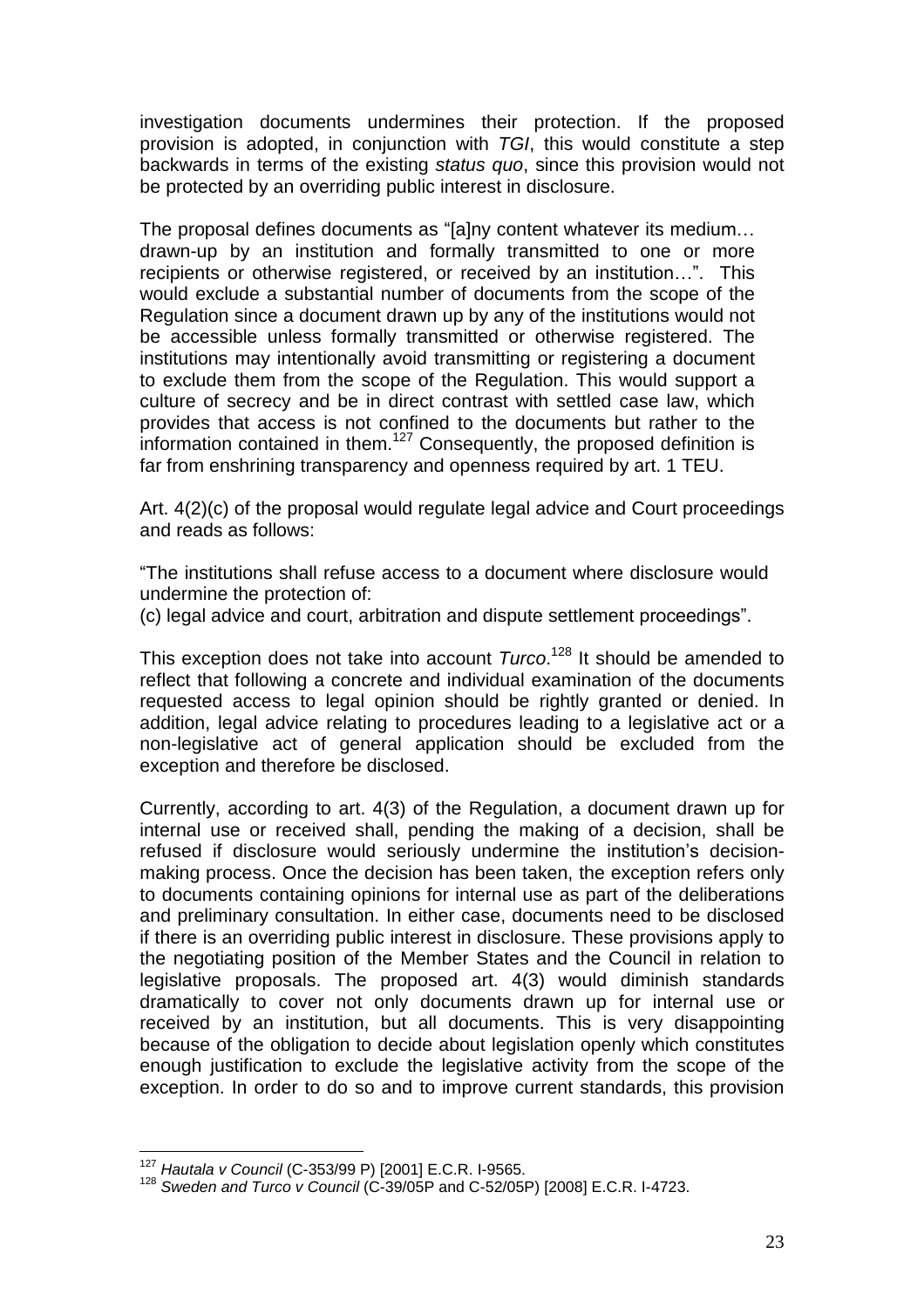must exclude documents relating to or leading to the adoption of a legislative act or a non-legislative act of general application.

Art. 4(5) would make clearer the relationship between access to documents and the protection of personal data. The general rule would be that personal data should only be disclosed in accordance with the conditions regarding lawful processing of such data under EU legislation. But one exception would be introduced: there would be a presumption that the names, titles and functions of public office holders, civil servants and interest representatives would be disclosed insofar as they are acting in their professional capacity.

The Commission has proposed to replace art. 4(1)(b) with a provision which would prevent disclosure if the person concerned could show that disclosure would "adversely affect" them. Such a ruling would constitute a drop in the current standards, as it would be very easy for the persons concerned to claim that they are adversely affected by the disclosure even though their privacy was not affected. The test proposed by the Commission and accepted by the EP regarding the "adverse effect" constitutes an additional requirement which would inevitably lead to abusive behaviour.

According to art. 5(2) of the proposal, the decision to release documents originating from Member States but relating to the adoption of a legislative act or a non-legislative act of general application shall be taken by the institution. As a result, there would be no special treatment for a non-sensitive document originating from a Member State which is transmitted in the framework of procedures leading to a legislative act or a non-legislative act of general application. This reflects the view that a document sent by a Member State to the Council in this context is to be treated as if it were a document of the Council. However, art. 5(2) would retain the requirement for consultation before disclosure for non-legislative and non-sensitive documents. Member States would either rely on the exceptions of the Regulation or on their national law. Pursuant to the last part of art. 5(2), the institution would have to accept the reasons given without being able to assess the weight of those reasons. Such a proviso would significantly constitute a step backwards as long as the institutions would be obliged to accept vague reasons not properly justified. Overall, it can be safely said, rather regrettably, that the ongoing procedure to recast the existing transparency Regulation does not enhance transparency standards at all and must be amended in order to incorporate the requirements provided by the Lisbon Treaty.

#### **Conclusion**

Access to documents is a crucial element for legitimacy and accountability in the EU since the ability of the citizenry to have access to information confirms the democratic aspect of the EU. It is rather impossible, without maximum access to the relevant information, for citizens to participate in the decisionmaking process, to monitor and finally to hold "governmental" actors accountable. In this way, transparency enhances awareness, illustrates understanding of the ultimate objectives that the decision-making processes aim to achieve and finally grants legitimacy on decision-making. The Treaty of